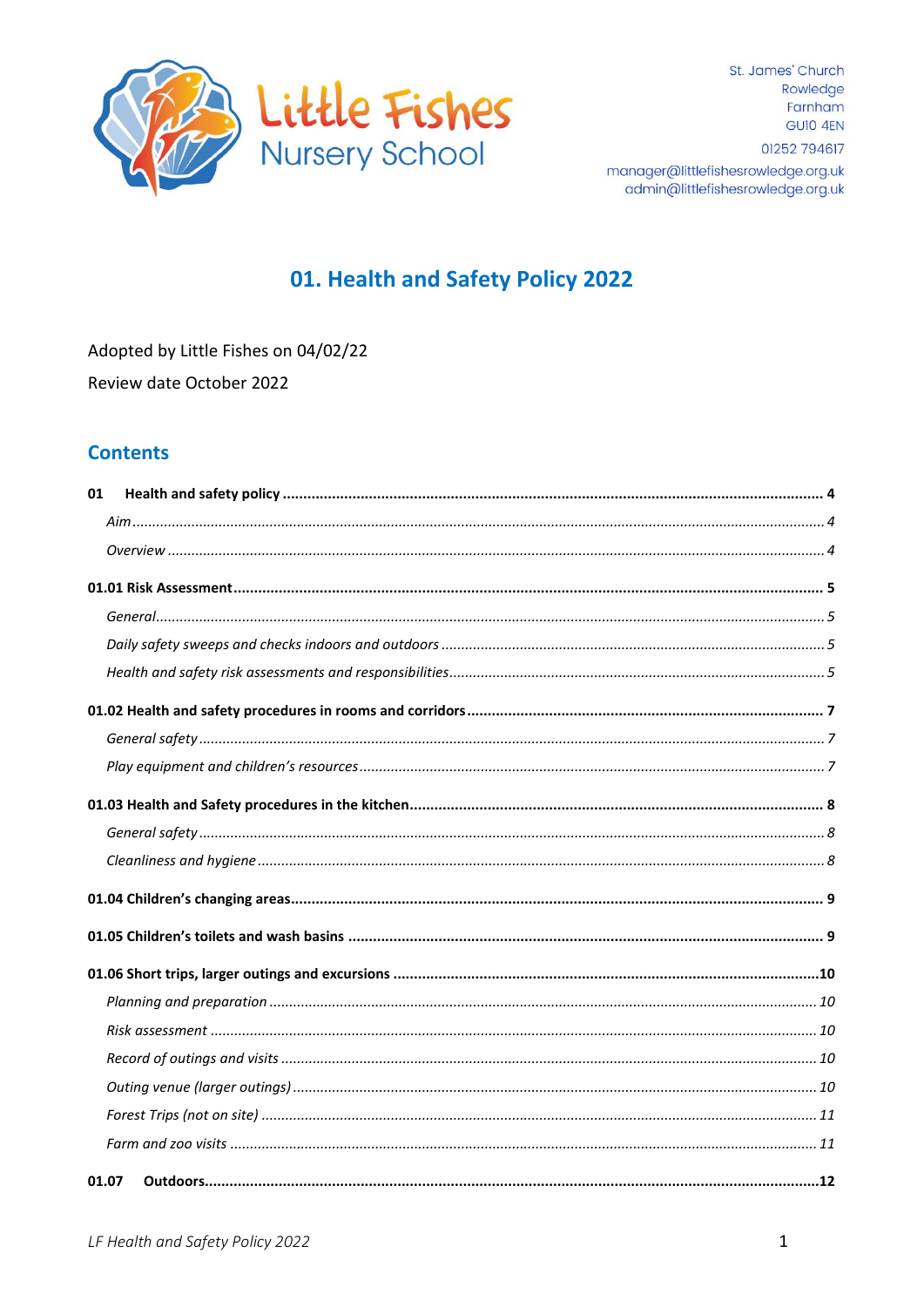| 01.08 |  |
|-------|--|
| 01.09 |  |
|       |  |
|       |  |
|       |  |
| 01.10 |  |
|       |  |
|       |  |
|       |  |
|       |  |
| 01.11 |  |
| 01.12 |  |
| 01.13 |  |
|       |  |
|       |  |
|       |  |
| 01.14 |  |
|       |  |
|       |  |
|       |  |
|       |  |
| 01.15 |  |
| 01.16 |  |
|       |  |
| 01.17 |  |
| 01.18 |  |
|       |  |
|       |  |
|       |  |
| 01.19 |  |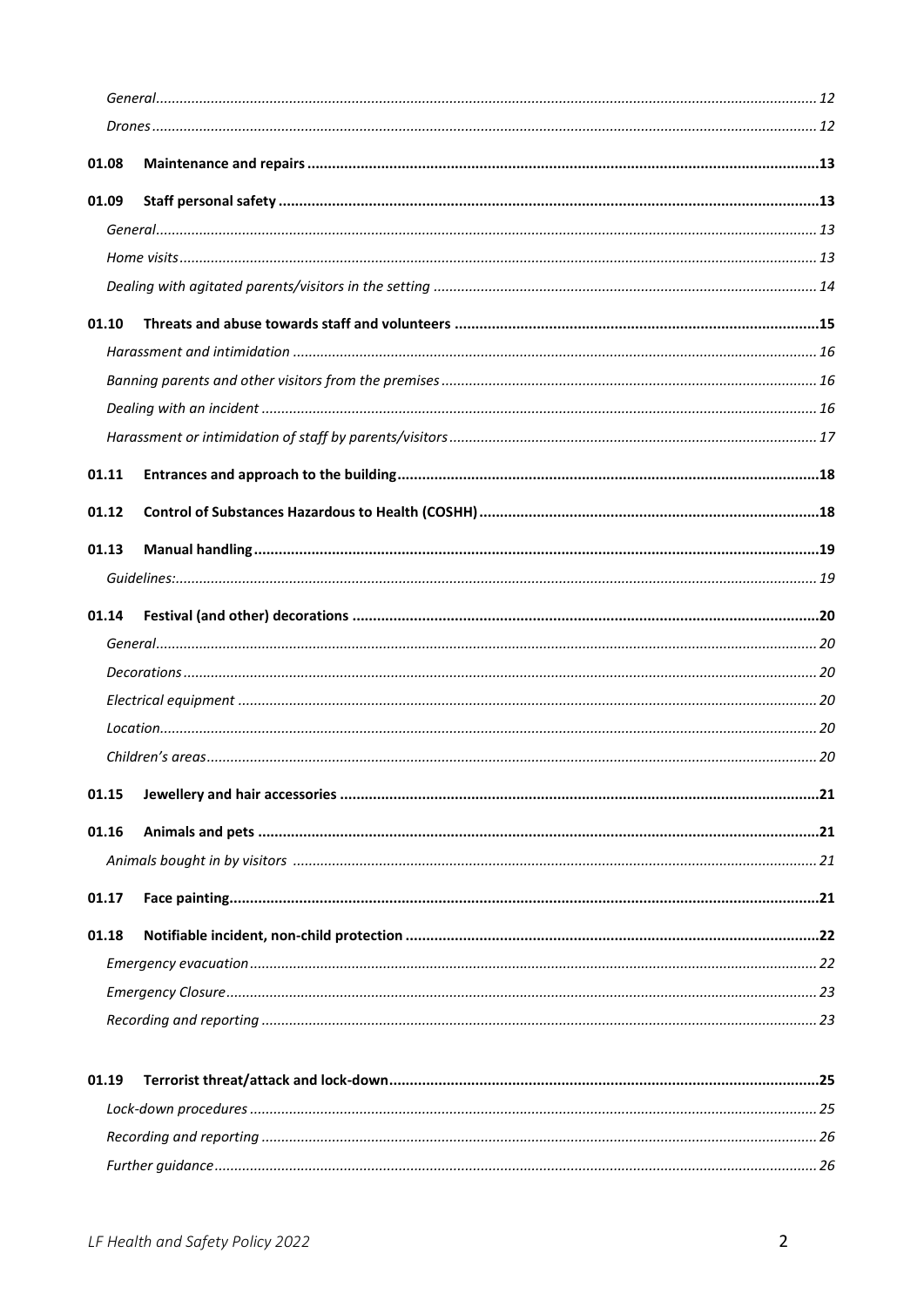<span id="page-2-0"></span>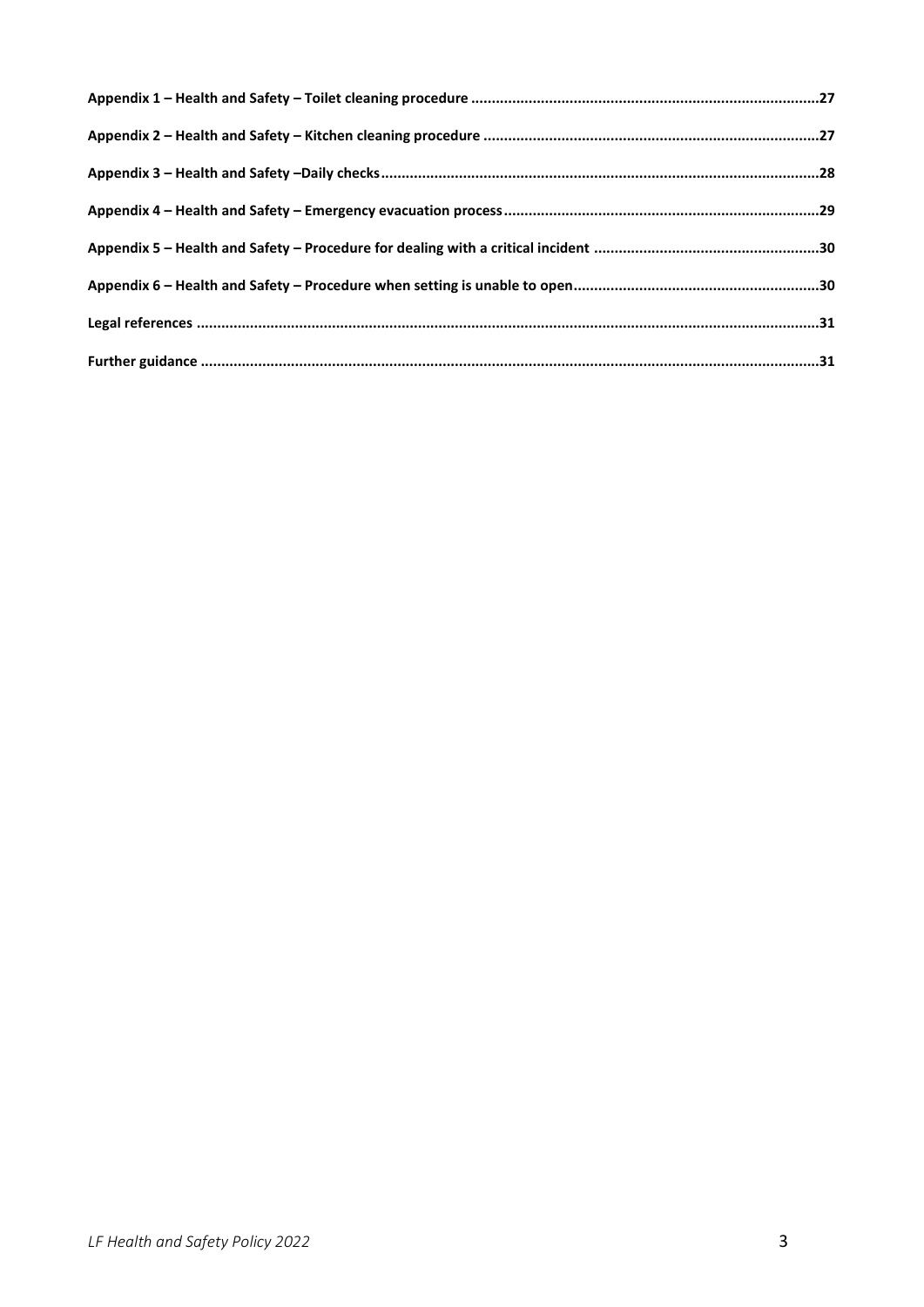# **01 Health and safety policy**

Designated Health & Safety Officer:

| Little Fishes | <b>Suzanne Franklin-</b> | 01252 794617 | deputy@littlefishesrowledge.org.uk |
|---------------|--------------------------|--------------|------------------------------------|
|               | Ferrar                   |              |                                    |
| St. James'    | <b>Brian Capper</b>      | 01252 713280 | Capper.bsc@gmail.com               |
| Church        |                          |              |                                    |

#### <span id="page-3-0"></span>**Aim**

Our provision is a suitable, clean and safe place for children to be cared for, where they can grow and learn. We meet all statutory requirements for health and safety and fulfil the criteria for meeting the Early Years Foundation Stage Safeguarding and Welfare Requirements.

#### <span id="page-3-1"></span>**Overview**

We recognise that we have a corporate responsibility and duty of care towards those who work in and receive a service from our provision. Individual staff and service users also have responsibility for ensuring their own safety as well as that of others. Adherence to policies and procedures and risk assessment is the key means through which this is achieved.

- Insurance is in place (including public liability) and an up-to-date certificate is always displayed in the foyer.
- Risk assessment is carried out to ensure the safety of children, staff, parents, and visitors. Legislation requires all those individuals in the given workplace to be responsible for the health and safety of premises, equipment and working practices.
- Risk assessments are monitored and reviewed by those responsible for health and safety.
- Smoking is not allowed on the premises, both indoors and outdoors. If children use any public space that has been used for smoking, members of staff ensure that there is adequate ventilation to clear the atmosphere. Staff do not smoke in their work clothes and are requested not to smoke within at least one hour of working with children. The use of electronic cigarettes is not allowed on the premises.
- Staff must not be under the influence of alcohol or any other substance which may affect their ability to care for children. If staff are taking medication that they believe may impair them, they seek further medical advice and only work directly with children if that advice is that the medication is unlikely to impair their ability to look after children. The setting manager must be informed.
- <span id="page-3-2"></span>• Alcohol must not be bought onto the premises for consumption before or during the nursery working hours.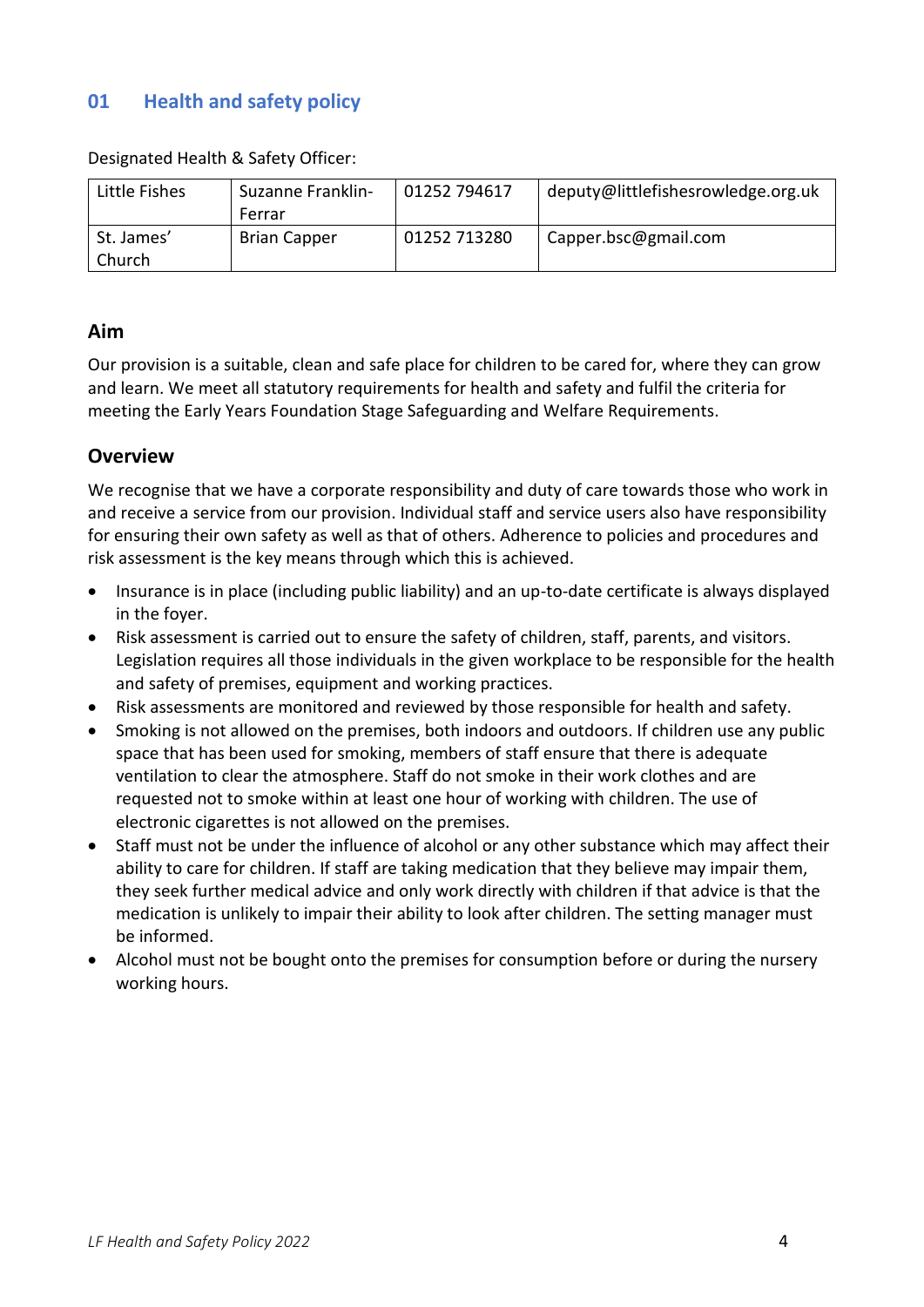### **01.01 Risk Assessment**

### <span id="page-4-0"></span>**General**

Little Fishes believes that the health and safety of children and their parents, visitors and staff is of paramount importance. Risk assessments are carried out to ensure the safety of all. Legislation requires all individuals in the workplace to be responsible for the health and safety of premises, equipment and working practices.

- A generic risk assessment form is completed for each area of work, and the areas of the building that are identified in these procedures.
- An access audit has been completed to ensure inclusion and the health and safety of all visitors, staff, and children.
- A prioritised place risk assessment will be completed for offering prioritised places during a national pandemic (such as Covid–19). A separate form is completed for each child who is prioritised because they are vulnerable, or meet any other criteria stipulated by the Government at the time. Risk assessment is also completed for each individual group/room as appropriate. If the risk assessment indicates a high risk if the place is offered, that cannot be minimised, the offer of the place may be withdrawn at the discretion of the setting manager.

Risk assessment means: *Taking note of aspects of the workplace and activities that could cause harm, either to yourself or to others, and deciding what needs to be done to prevent that harm, making sure this is adhered to and is updated when necessary*.

The law does not require that all risk be eliminated, but that 'reasonable precaution' is taken. This is particularly important when balancing the need for children to be able to take appropriate risks through physically challenging play. Children need the opportunity to work out what is not safe and what they should do when faced with a risk.

Our risk assessment process follows the following steps:

- 1. Identification of risk: Hazard and location and who is at risk
- 2. Assessment of the level of risk: Extreme, high, medium, low, insignificant
- 3. Control measures to reduce/eliminate/mitigate risk
- 4. Assessment of level of risk after control measure
- 5. Monitoring and review

### <span id="page-4-1"></span>**Daily safety sweeps and checks indoors and outdoors**

Safety sweeps and a Health and Safety checklist are conducted when setting up for the day, prior to children arriving or closing in the evening. The safety sweep includes areas that have already been identifies on the Health and Safety risk assessments. Sometimes a safety sweep will identify a risk that requires a formal risk assessment on a form. This must be reported to the Designated Health and Safety Officer

### <span id="page-4-2"></span>**Health and safety risk assessments and responsibilities**

Health and safety risk assessments inform procedures. Staff and sometimes parents should be involved in reviewing risk assessments and procedures, as they are the ones with first-hand knowledge as to whether the control measures are effective and they can give an informed view to help update procedures accordingly.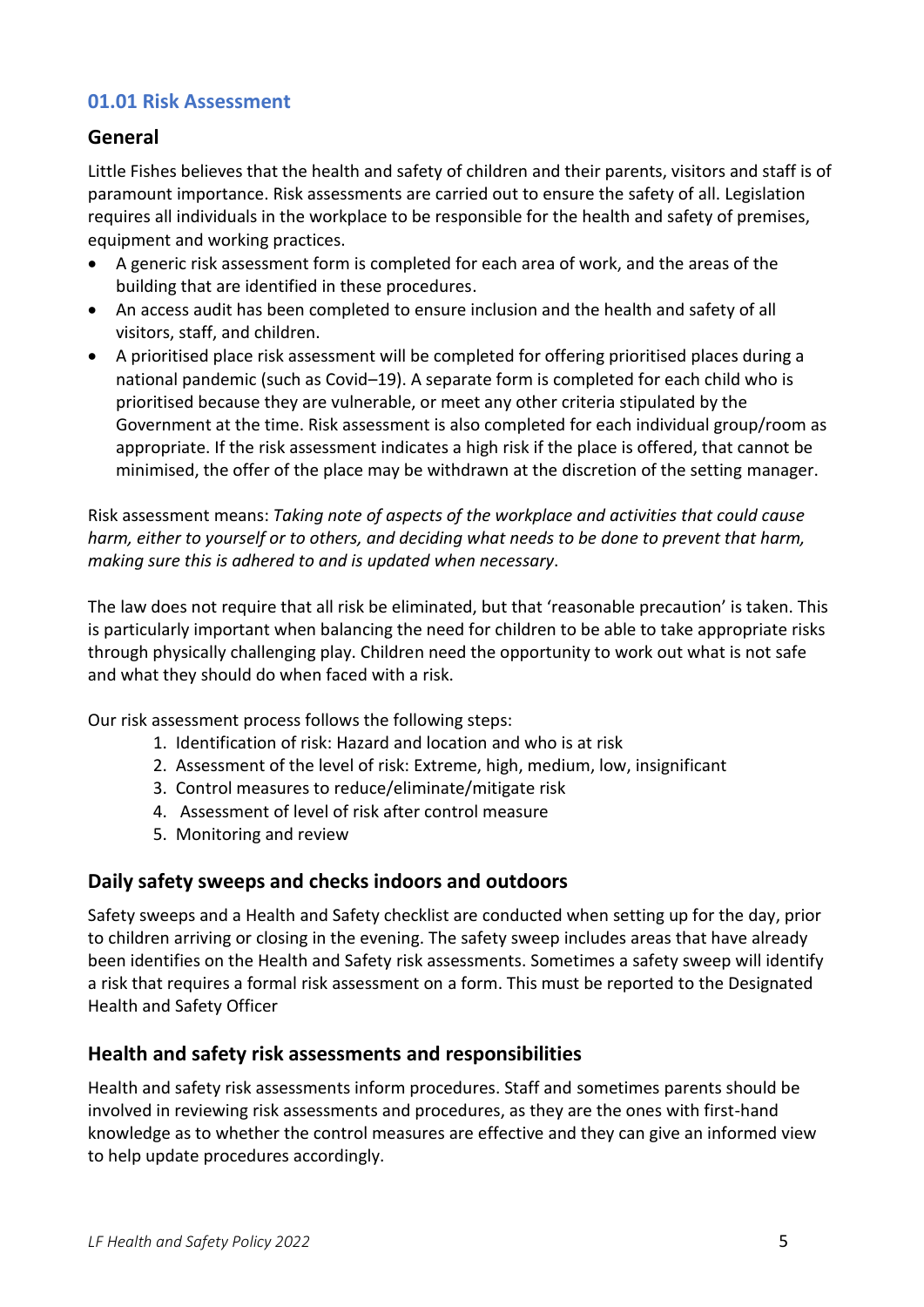The setting manager and designated Health and Safety Lead undertake training and ensure staff have adequate training in health and safety matters. St. James' Church administration ensures that checks/work to premises are carried out and records are kept.

- Gas safety by a Gas Safe registered gas/heating engineer.
- Electricity safety by a qualified electrician.
- Fire precautions to check that all fire-fighting equipment and alarms are in working order.

We display the necessary health and safety poster in the kitchen, St James' Church Centre. The setting manager ensures that staff members carry out risk assessments that include relevant aspects of safety, hygiene and security in each of the following areas of the premises:

- Entrance and exits.
- Indoor and outdoor areas.
- Kitchen.
- Staff room.

The setting manager ensures staff members carry out risk assessment for off-site activities, such as children's outings (including use of public transport), including:

- forest visits
- home visits
- other outings
- other duties off-site such as attending meetings, banking etc

The setting manager ensures staff members carry out risk assessment for work practice including:

- the intimate care of young children
- arrivals and departures
- children with allergies and special dietary needs or preferences
- serving food
- cooking activities with children
- supervising outdoor play and indoor/outdoor climbing equipment
- assessment, use and storage of equipment for disabled children
- visitors to the setting who are bringing equipment or animals as part of children's learning experiences, for example 'fire engines'
- following any incidents involving threats against staff or volunteers
- following any accident or incident involving staff or children

Staff induction training includes an explanation of health and safety issues so that all adults understand and are able to adhere to the policy and procedures and understand their shared responsibility for health and safety.

The policy is reviewed annually with staff and regularly discussed at staff meetings. Children are made aware of health and safety issues through regular discussions, planned activities and routines.

<span id="page-5-0"></span>The setting manager liaises with Crime Prevention Officers as appropriate to ensure security arrangements for premises and personnel are appropriate.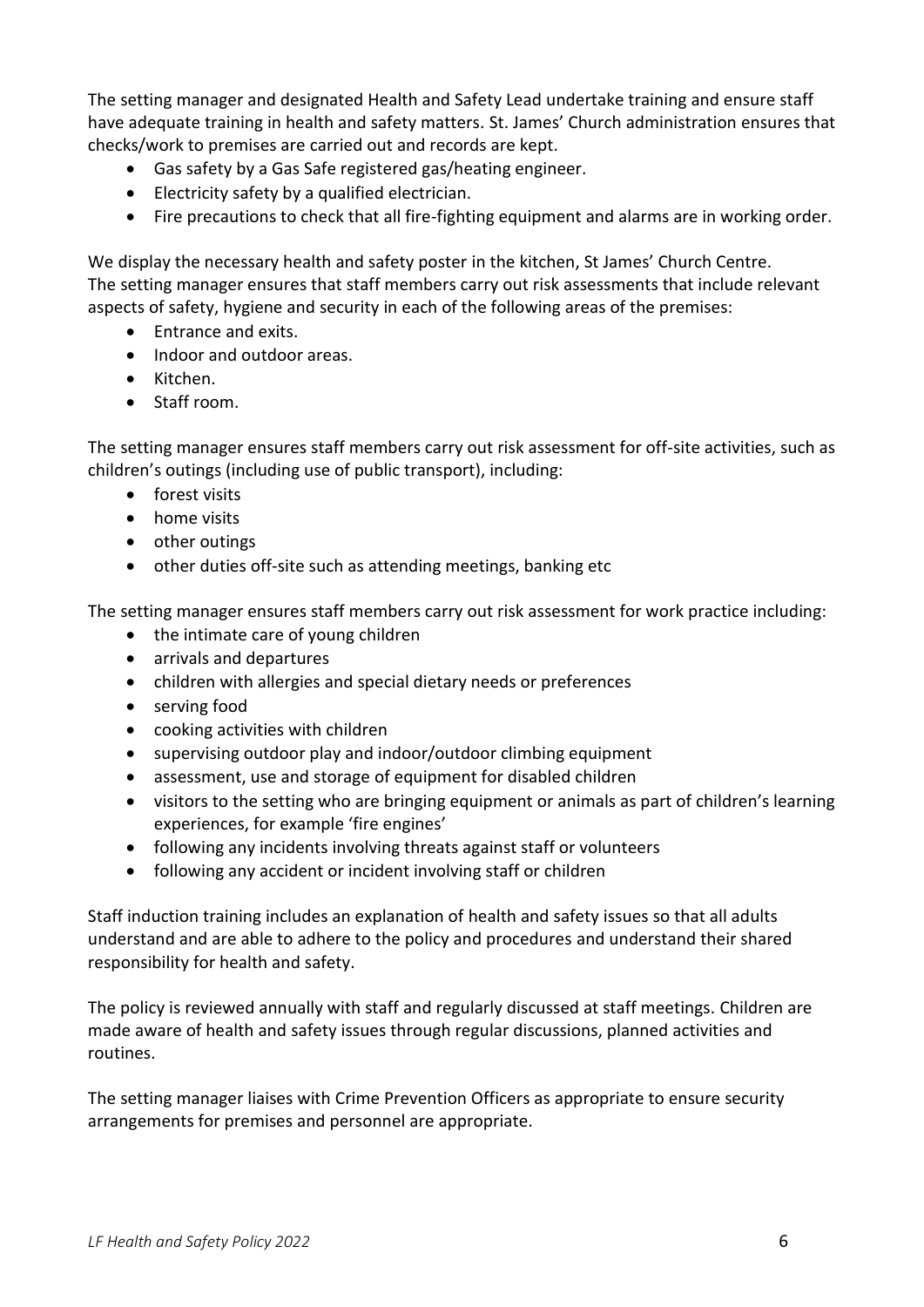### **01.02 Health and safety procedures in rooms and corridors**

#### <span id="page-6-0"></span>**General safety**

- Significant changes to the buildings such as structural alterations or extensions are reported to Ofsted. A risk assessment is done to ensure the security of the building during building and remedial or building work.
- The office, kitchen, boiler cupboard and cleaning cupboard all have locks placed in a high position, out of children's reach.
- Chairs are stacked safely and not too high.
- There are no trailing wires.
- Windows are opened regularly to ensure flow of air.
- Floors are properly dried after mopping up spills.
- Children do not have unsupervised access to corridors.
- Floor covering on corridors and rooms are checked for signs of wear and tear.
- Staff hold the hand of toddlers and children who require assistance.
- Materials and equipment are not generally stored in corridors, but where this is the case, it does not block clear access or the way out.
- Socket safety inserts are not used as there is no safety reason to do so, modern plug sockets are designed to remove risk of electrocution if something is poked into them. Socket covers (that cover the whole socket and switch) may be used, please note these are different to socket inserts.
- Any blinds fitted with cords are always secured by cleats. There are no dangling cords.
- Door are fitted with hinge guards to prevent fingers being trapped.
- Named staff take responsibility for daily cleaning and a half termly deep cleaning schedule is followed by external contractors.

#### <span id="page-6-1"></span>**Play equipment and children's resources**

- Equipment and resources are regularly checked to ensure they are safe for the age and stage of the current children.
- The layout of the room allows for safe and free movement between activities.
- All equipment is regularly checked for cleanliness and safety and if dangerous either repaired or disposed of.
- All materials, including paint and glue are non-toxic.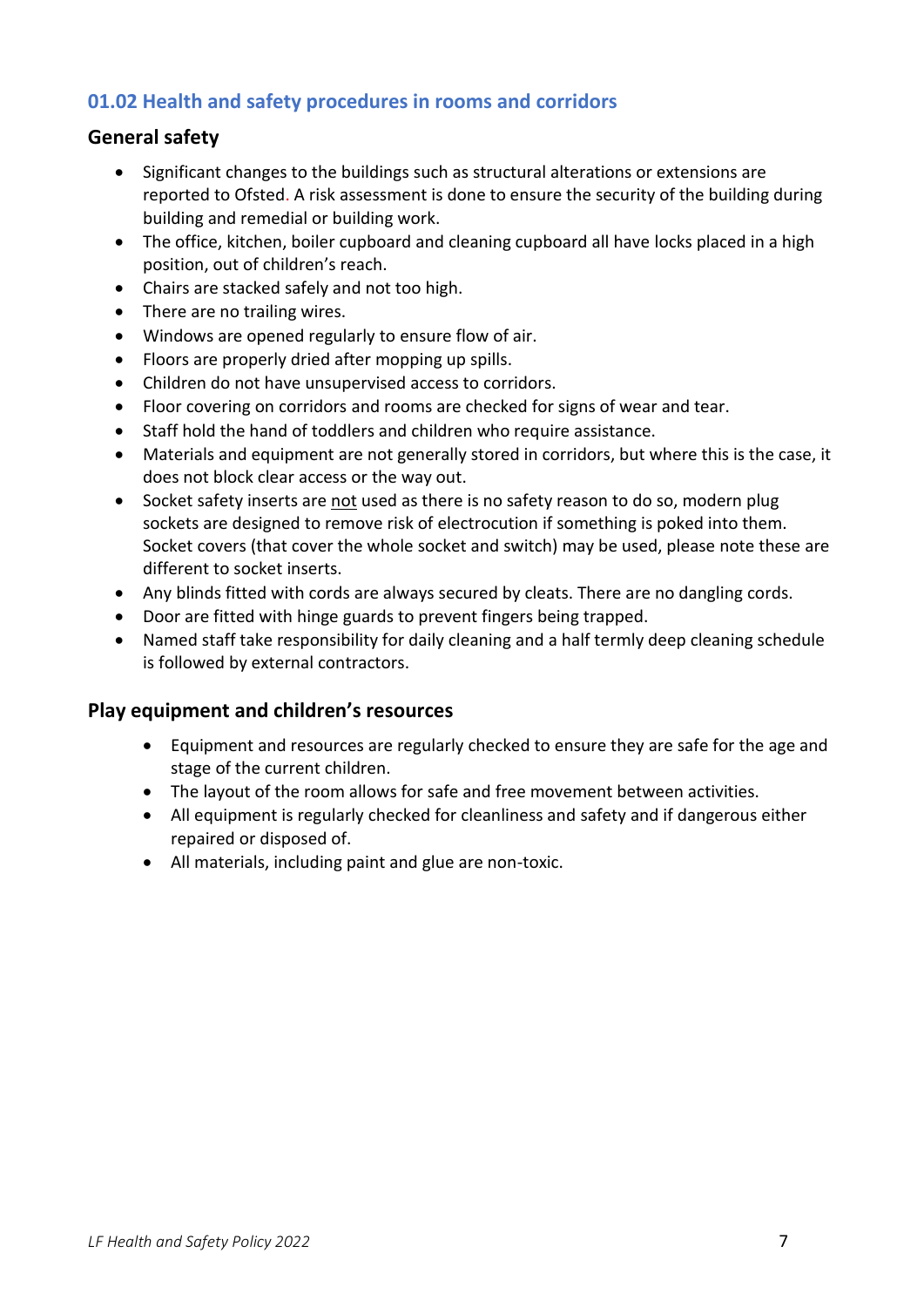# <span id="page-7-0"></span>**01.03 Health and Safety procedures in the kitchen**

### <span id="page-7-1"></span>**General safety**

Safety and hygiene in the kitchen are also covered in the daily sweep and Health and safety checklist.

- Doors to the kitchen are kept always closed.
- The kitchen is not used to cook meals during the usual operating times of the nursery.
- Children do not have access to the kitchen.
- Children are not taken to the kitchen when food preparation is taking place.
- Staff do not normally take tea breaks in the kitchen unless there is no alternative, in which case, tea-breaks are not taken in the kitchen when food is being prepared.
- Wet spills are mopped immediately.
- A clearly marked and appropriately stocked First Aid box is kept in the kitchen.

### <span id="page-7-2"></span>**Cleanliness and hygiene**

Regular staff hold a Food Safety and Hygiene Level 2 certificate and follow the recommended cleaning schedules in Safer Food Better Business (SFBB-see further guidance).

- Floors are washed regularly.
- All work surfaces are washed regularly with anti-bacterial agent.
- Inside of cupboards are cleaned regularly.
- Cupboard doors and handles are cleaned regularly.
- Fridge and door is wiped down regularly
- Ovens/cooker tops are wiped down after use.
- Washing up done by hand is carried out in double sinks, with a specific sink allocated for food preparation and washing up.
- Where possible all crockery and cutlery are air dried.
- Plates and cups are only put away when fully dry.
- Tea towels, if used, are used once and laundered daily.
- Any cleaning cloths used for surfaces are replaced daily.
- There is a mop, bucket, broom, dustpan, and brush set aside for kitchen use only.
- Any repairs needed are recorded and reported to the manager.
- Additionally, staff preparing food follow the specific procedures and processes detailed in the Food Safety and Nutrition policy.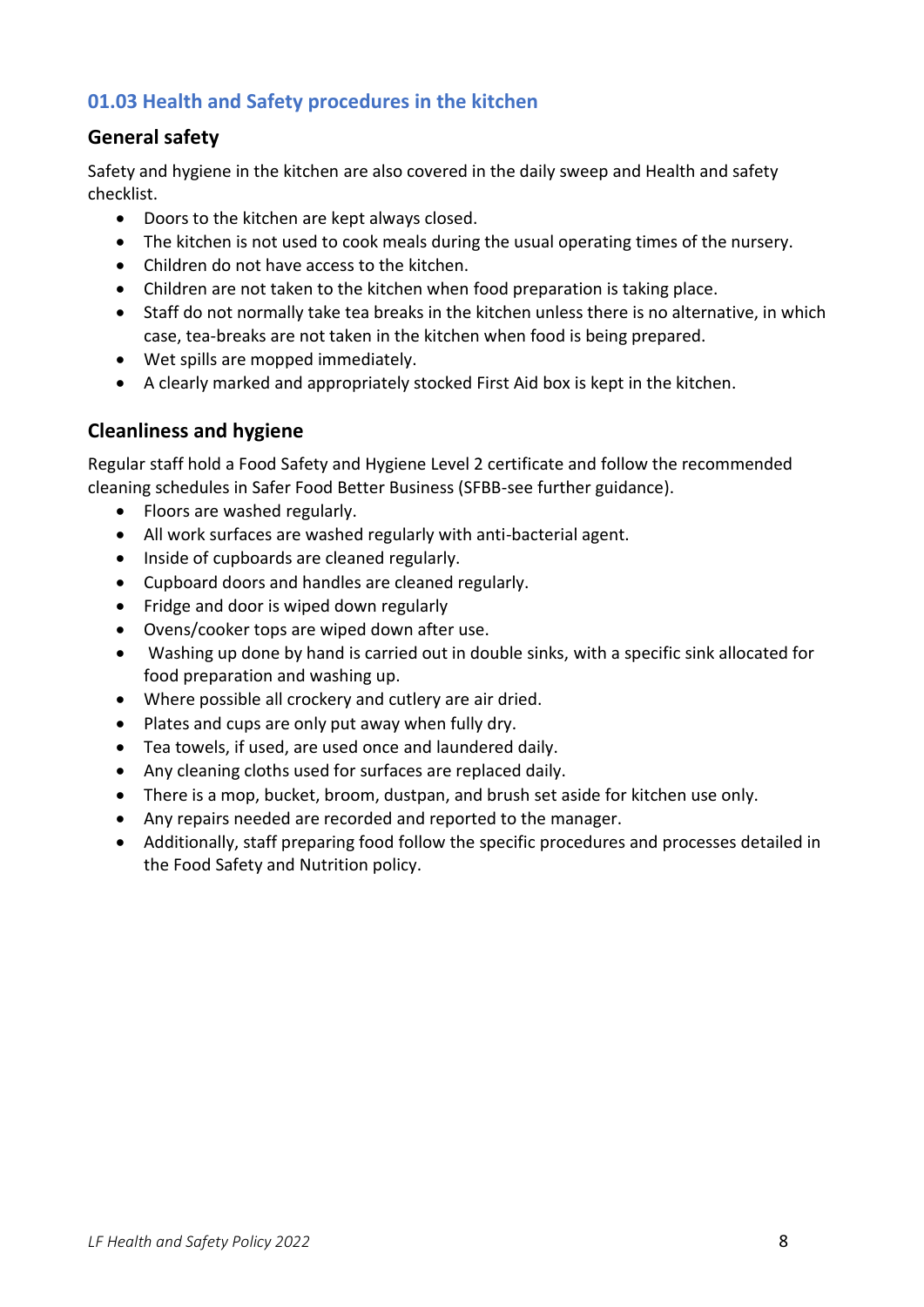### <span id="page-8-0"></span>**01.04 Children's changing areas**

Safety and hygiene in the toilets is also covered in nappy changing/intimate care policy.

- We currently have a waist high nappy changing unit that toddlers need to be lifted unto if they have a soiled nappy. Only staff that are physically able to change nappies.
- Changing station is cleaned and disinfected with Dettol wipes after use. Single use paper liners are used underneath the child.
- The wipes and other cleaning agents are kept in a locked cupboard.
- Disposable nappies/trainers are bagged and placed inside the bin in the nappy changing toilet. The bin is emptied twice daily.
- Wet or soiled cloth nappies or clothing is put in a plastic bag for parents to collect.
- Staff use single use gloves and aprons to change children and wash hands when leaving changing areas. Please note that gloves are not always required for a wet nappy if there is no risk of infection, however, gloves are always available for those staff who choose to wear them for a wet nappy. Gloves are always worn for a 'soiled' nappy.
- Staff never turn their backs on or leave a child unattended whilst on a changing station.
- Natural or mechanical ventilation is used; chemical air fresheners are not used.
- All other surfaces are disinfected daily.
- Only regular staff change nappies.

### <span id="page-8-1"></span>**01.05 Children's toilets and wash basins**

Safety and hygiene in the toilets is also covered in the daily sweep and Health and safety checklist.

- In addition to the following routine cleaning, staff accompany children to the toilet and would deal with any spillages or soiling as required.
- Children's toilets are cleaned twice daily using disinfectant wipes for the seat and lid and whenever visibly soiled.
- Cleaning agent is used for the bowls (inside and out; daily or whenever visibly soiled).
- Potties are disinfected with Dettol wipes after use.
- Toilet flush handles are disinfected daily.
- There is a toilet brush available for children's toilets. These are replaced as necessary.
- Cubicle handles are wiped daily.
- Children's hand basins are cleaned twice daily and whenever visibly soiled, inside, and out using disinfectant cleaning wipes.
- Mirrors and tiled splash backs are wiped if visibly dirty.
- Paper towels are provided.
- Bins are provided for disposal of paper towels and are emptied daily.
- All bins are lined with plastic bags. The nappy bin is emptied twice daily.
- Staff who clean toilets wear disposable gloves.
- Staff changing children wear gloves and aprons as appropriate.
- Floors in children's toilets are washed daily and any visible soiling is disinfected immediately
- Spills of body fluids are cleared and mopped using disinfectant.
- Mops are rinsed and wrung after use.
- Mops used to clean toilets or body fluids from other areas are designated for that purpose only and kept separate from mops used for other areas. Mops are kept in a locked cleaning cupboard.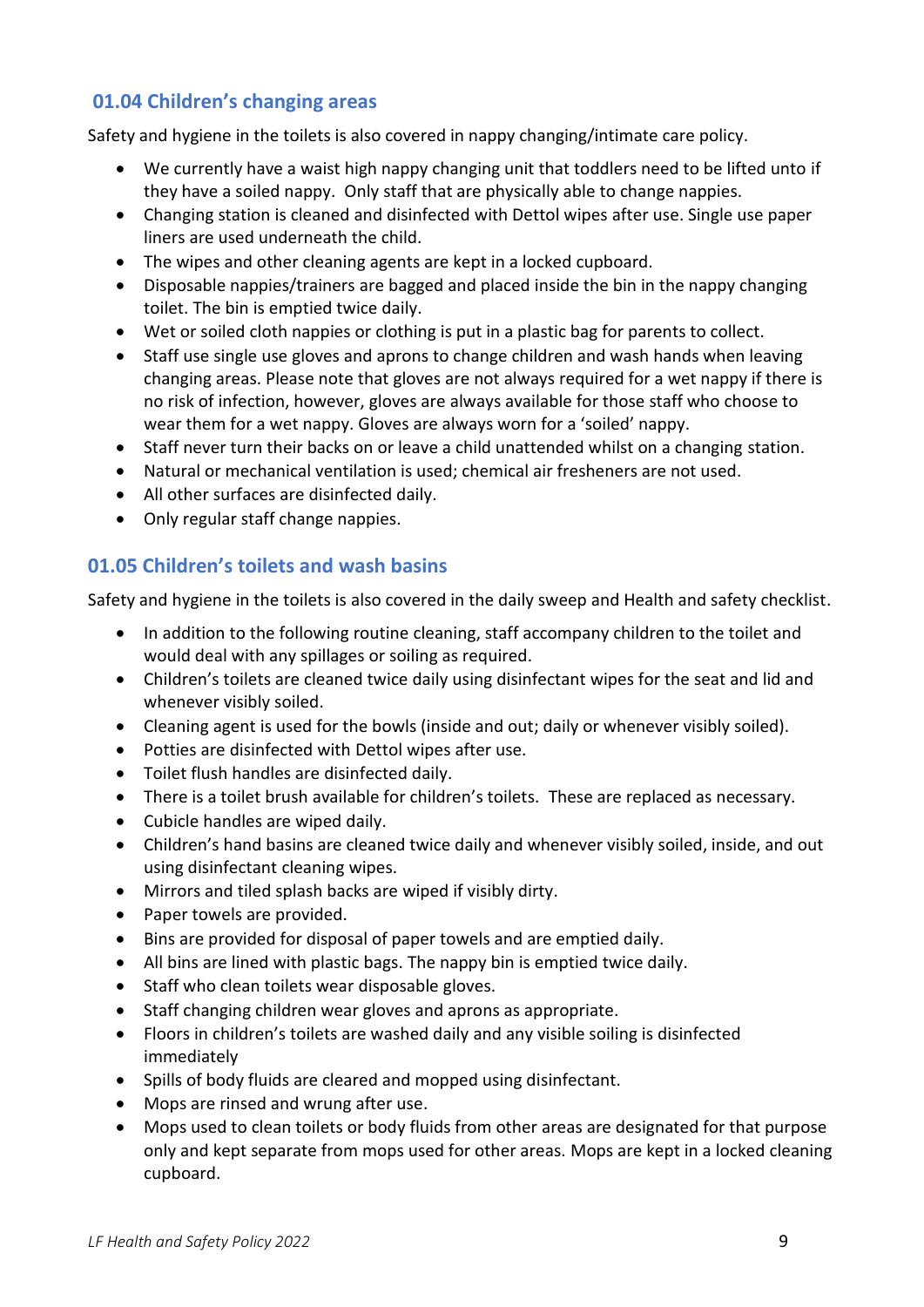# <span id="page-9-0"></span>**01.06 Short trips, larger outings and excursions**

### <span id="page-9-1"></span>**Planning and preparation**

- Outings have a purpose with specific learning and development outcomes.
- The excursion does not go ahead if concerns are raised about its viability at any point.
- Parents are informed of an outing and staff check that consent forms on children's registration were signed.
- A minimum of two staff accompany children on outings. There is a ratio of 1:4 for two year olds and a minimum ratio of 1:8 for three/four year olds. We always ensure we operate in these ratios
- Children are specifically allocated to each member of staff/volunteer; they are responsible for supervising their designated children for the duration of the excursion.
- Parents on outings are responsible for their own children only. They do not have unsupervised access to other children.
- Parents who have undergone vetting as volunteers may be included in the ratio.
- The designated lead for the outing has responsibility for only one child.
- A mobile phone belonging to the setting, and small first aid kit is taken out.
- Staff make sure they have water, plastic cups, spare nappies/change of clothes and wet wipes for the children going out appropriate to the length of time they are out for.
- Sun cream is applied as needed and children are clothed appropriately
- Staff have emergency contacts, medication and equipment needed for children.

#### <span id="page-9-2"></span>**Risk assessment**

- Risk assessment is completed prior to the outing and signed off by the setting manager and all staff taking part. Existing risk assessments are reviewed/amended as required.
- Children with specific needs have a separate risk assessment if necessary.

### <span id="page-9-3"></span>**Record of outings and visits**

- A record of every outing is kept in the register.
- Details included are; date, time, venue, transport arrangements, names of staff and end times.

### <span id="page-9-4"></span>**Outing venue (larger outings)**

- There is an identified lead person for the outing.
- The outing has an educational purpose and has been agreed with the setting manager.
- Parents are asked to sign specific consent before a major outing.
- Venues used regularly are 'risk assessed' and an initial pre-visit is made to look at the health and safety aspects. If pre-visits cannot be made, risk assessment is achieved by calling the venue and asking for their risk assessment.
- Risk assessments completed/updated and shared with every staff, student/volunteer accompanying the children.
- Staff understand the potential risks when they are out with children and takes all reasonable measures to remove minimise risks.
- Bouncy castles and similar attractions are not accessed by children on an excursion.
- The designated lead practitioner is the last to leave the venue, or transport being used.
- The designated lead conducts a 'safety sweep' before during and after the outing.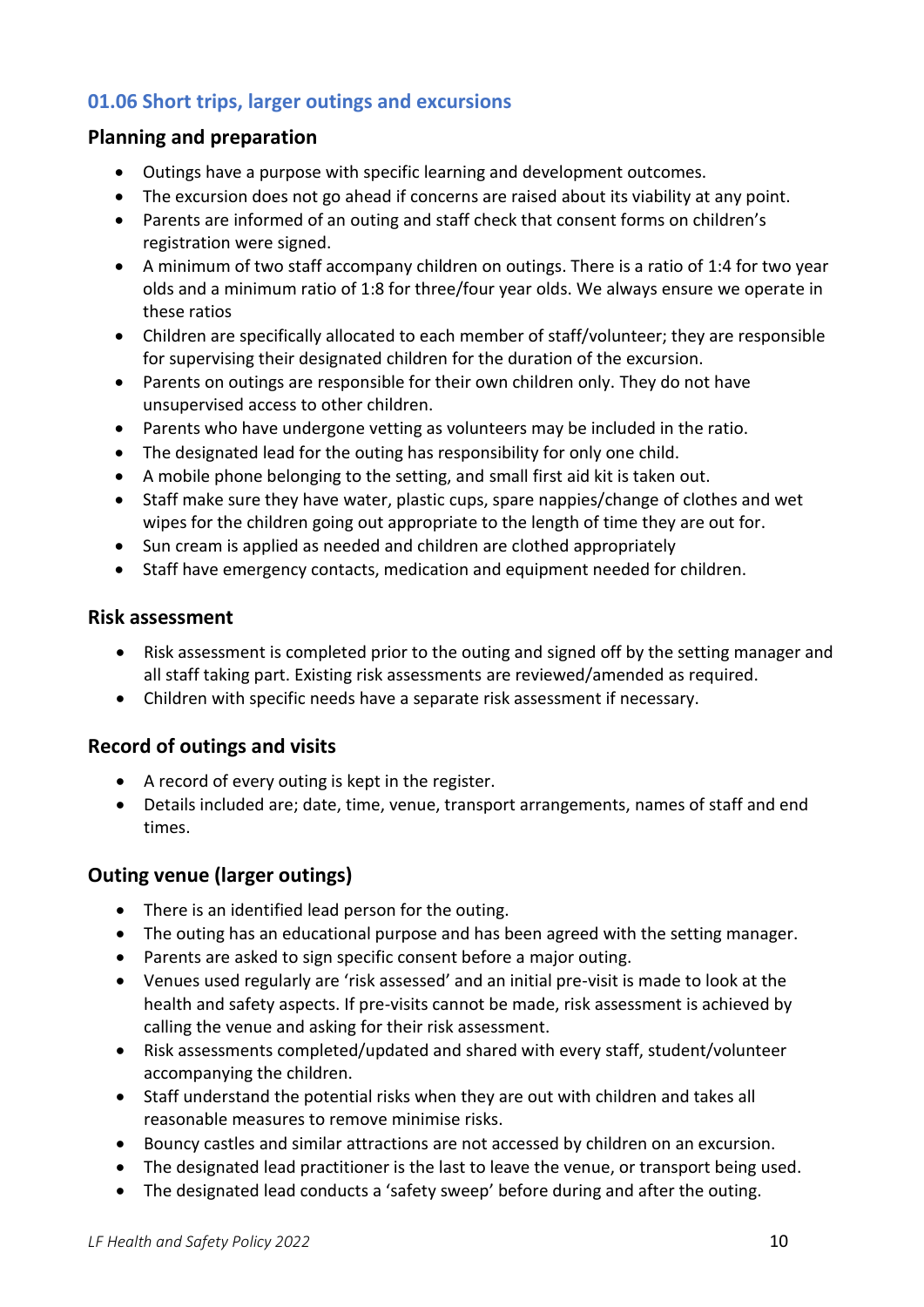# <span id="page-10-0"></span>**Forest Trips (not on site)**

- A separate risk assessment is conducted, for weekly Forest Trips.
- The sessions are always staffed by qualified staff in the ratios laid out by the EYFS framework.

### <span id="page-10-1"></span>**Farm and zoo visits**

Staff are aware of the risks posed by infections such as E.coli being contracted from animals. They are also aware of toxic substances used on farms that could be hazardous to health. Staff are vigilant of the natural dangers presented by a farm or zoo visit and conduct a risk assessment prior to the visit.

- The venue is contacted in advance of the visit to ensure no recent outbreaks of E.coli or other infections. If there has been an outbreak the visit will be reviewed and may be postponed.
- Hands are washed and dried thoroughly after touching an animal.
- Nothing is consumed whilst going round the farm. Food is eaten away from animals, after thoroughly washing hands.
- Children are prevented from putting their faces against animals or hands in their own mouths.
- If animal droppings are touched, hands are washed and dried immediately.
- Hands washed thoroughly as soon as possible on departure.
- Staff or volunteers who are or may be pregnant, should avoid contact with all animals and may want to consult their own GP before the visit.
- Farmers have a responsibility to ensure that hand washing and drying facilities are available and are suitably located, that picnic areas are separate and clean, and that all other health and safety laws are fully observed.

For further guidance, refer to the insurance provider, Trinitas.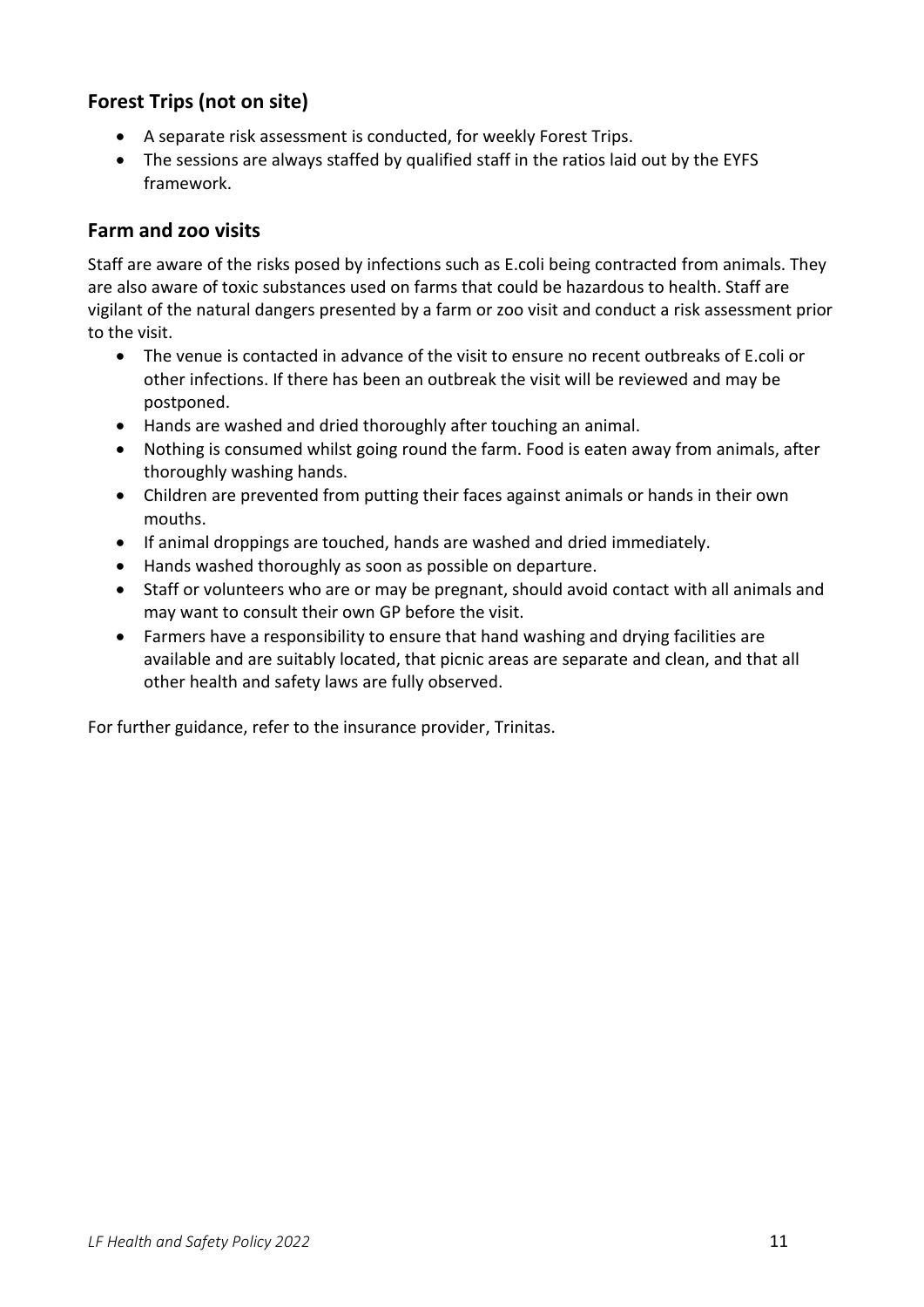### <span id="page-11-0"></span>**01.07 Outdoors**

#### <span id="page-11-1"></span>**General**

- All gates and fences are childproof, safe, and secure.
- Areas are checked daily to make sure animal droppings, litter, glass etc. is removed. Staff wear rubber gloves to do this.
- Bushes or overhanging trees are checked to ensure they do not bear poisonous berries.
- Stinging nettles and brambles are removed.
- Wooden equipment is maintained safely, put away daily and not used if broken.
- Wooden equipment is sanded and varnished as required.
- Broken climbing equipment or outdoor toys are removed and reported to the setting manager.
- Children are always supervised within ratios outside. There is always a minimum of two staff supervising outside.
- Children are suitably attired for the weather conditions and type of outdoor activities.
- Sun cream (if parents have given permission) is applied and hats are worn during the summer months. Outdoor play, in direct sunshine, is avoided in extreme heat between noon and 3pm.
- Children who have no adequate means of sun protection, such as sun cream, a hat or long sleeves and trousers, will not be able to play outdoors in un-shaded areas.
- Children are supervised on climbing equipment, especially younger children.
- Water play is not left out but is cleared, cleaned and stored after each use.
- Receptacles are left upturned to prevent collection of rainwater, this is important in areas where there are vermin to prevent urine/faeces contaminating the water.
- Sightings of vermin are recorded and reported to the manager who reports to the Environmental Health's Pest Control Department.

#### <span id="page-11-2"></span>**Drones**

If there are concerns about a 'drone' being flown over the outdoor area, that may compromise children's safety or privacy, the setting manager will contact the police on 101.

- Children will be bought inside immediately.
- Parents will be informed that a Drone has been spotted flying over the outdoor area and will be advised fully of the actions taken by the setting.
- The police will have their own procedures to follow and will act accordingly.
- If at any point following the incident, photographs taken by a drone emerge on social media that could identify the nursery or individual children, these are reported to the police.
- A record is completed in the Notifiable Incident Record unless there is reason to believe that the incident might have safeguarding implications, for example:
	- the drone has hovered specifically over the outdoor area for any length of time
	- there is a likelihood that images of the children have been recorded
	- is spotted on more than one occasion
	- if the Police believe there is cause for concern

Where this is the case, **procedures outlined in safeguarding policy** are followed.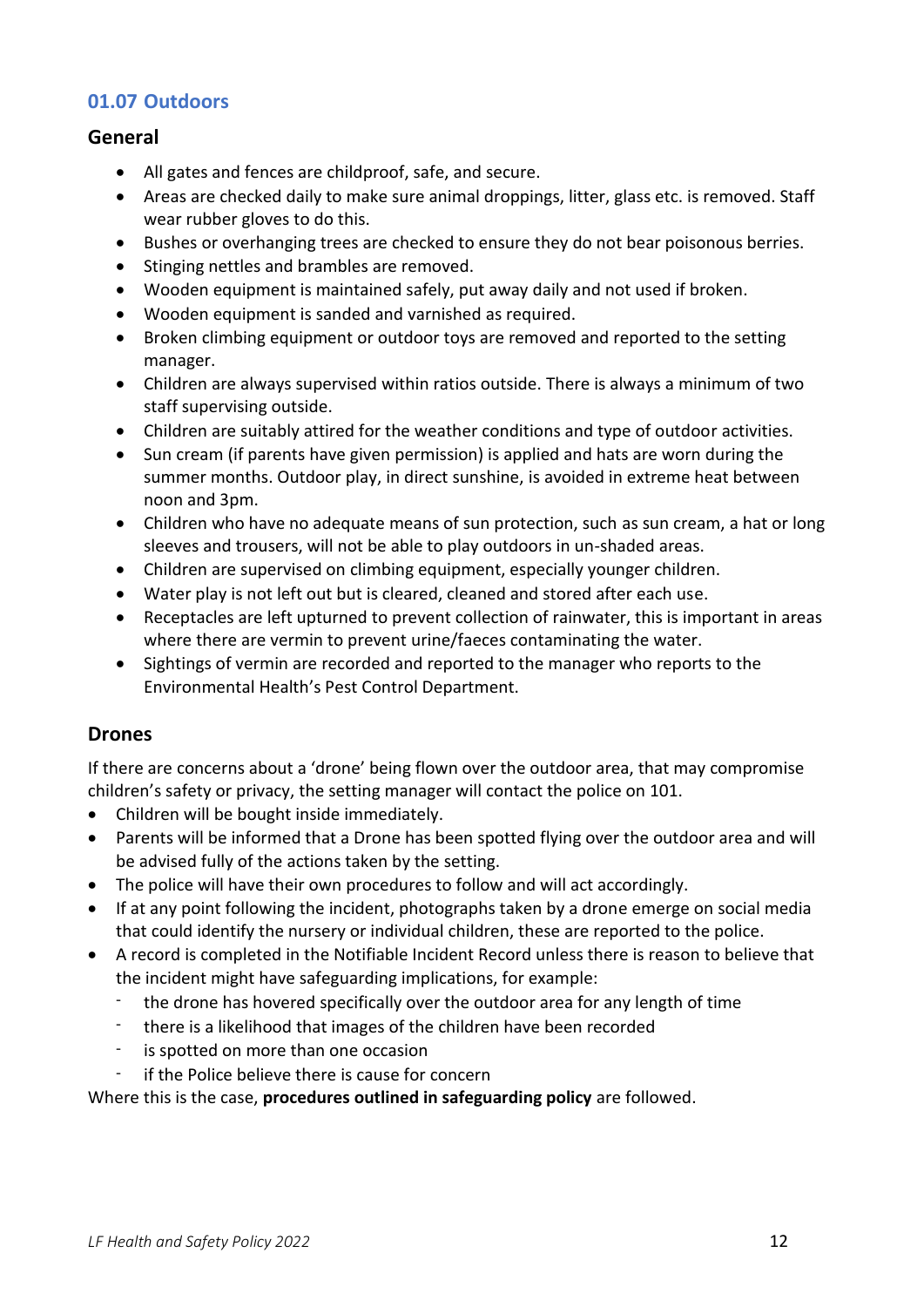### <span id="page-12-0"></span>**01.08 Maintenance and repairs**

Any faulty equipment or building fault is reported to the setting manager and recorded in the repairs and maintenance book, including:

- date fault noted
- item or area faulty
- nature of the fault and priority
- who the fault reported to for action (manager usually reports to churchwardens)
- action taken and when
- if no action taken by the agreed date, when and by whom the omission is followed up
- date action completed

Any area that is unsafe because repair is needed, such as a broken window, should be made safe and separated off from general use.

- Any broken or unsafe item is taken out of use and labelled 'out of use'.
- Any specialist equipment (e.g. corner seat for a disabled child) which is broken or unsafe should be returned to the manufacturer or relevant professional.
- Any item that is beyond repair is condemned. Condemning items is done in agreement with the setting manager. Condemned items are then disposed of appropriately and not stored indefinitely on site.
- Where maintenance and repairs involve a change of access to the building whilst repairs are taking place, then a risk assessment is conducted to ensure the safety and security of the building is maintained.

# <span id="page-12-1"></span>**01.09 Staff personal safety**

### <span id="page-12-2"></span>**General**

- Members of staff who are in the building early in the morning or late in the evening, ensure that doors and windows are locked.
- Where possible, the last two members of staff in the building leave together after dark and arrange to arrive together in the morning.
- Visitors are allowed access only with prior appointments and once identifications are verified. All visitors sign in using Envoy.
- When taking cash to the bank, members of staff are aware of personal safety. The setting manager agrees procedure appropriate to the setting, staff, and location.
- Staff make a note in the shared diary of meetings they are attending and when they are expected back.
- The setting manager liaises with local police for advice on any issues or concerns.

### <span id="page-12-3"></span>**Home visits**

Home visits are done at the setting manager's discretion, in exceptional circumstances under the following health and safety considerations:

- Staff normally do home visits in pairs, usually manager or deputy and key person.
- Each home visit is recorded in the diary with the name and address of the family being visited, prior to the visit taking place.
- Staff alert a contact person in the setting when they are leaving to do the home visit and what time they are expected to return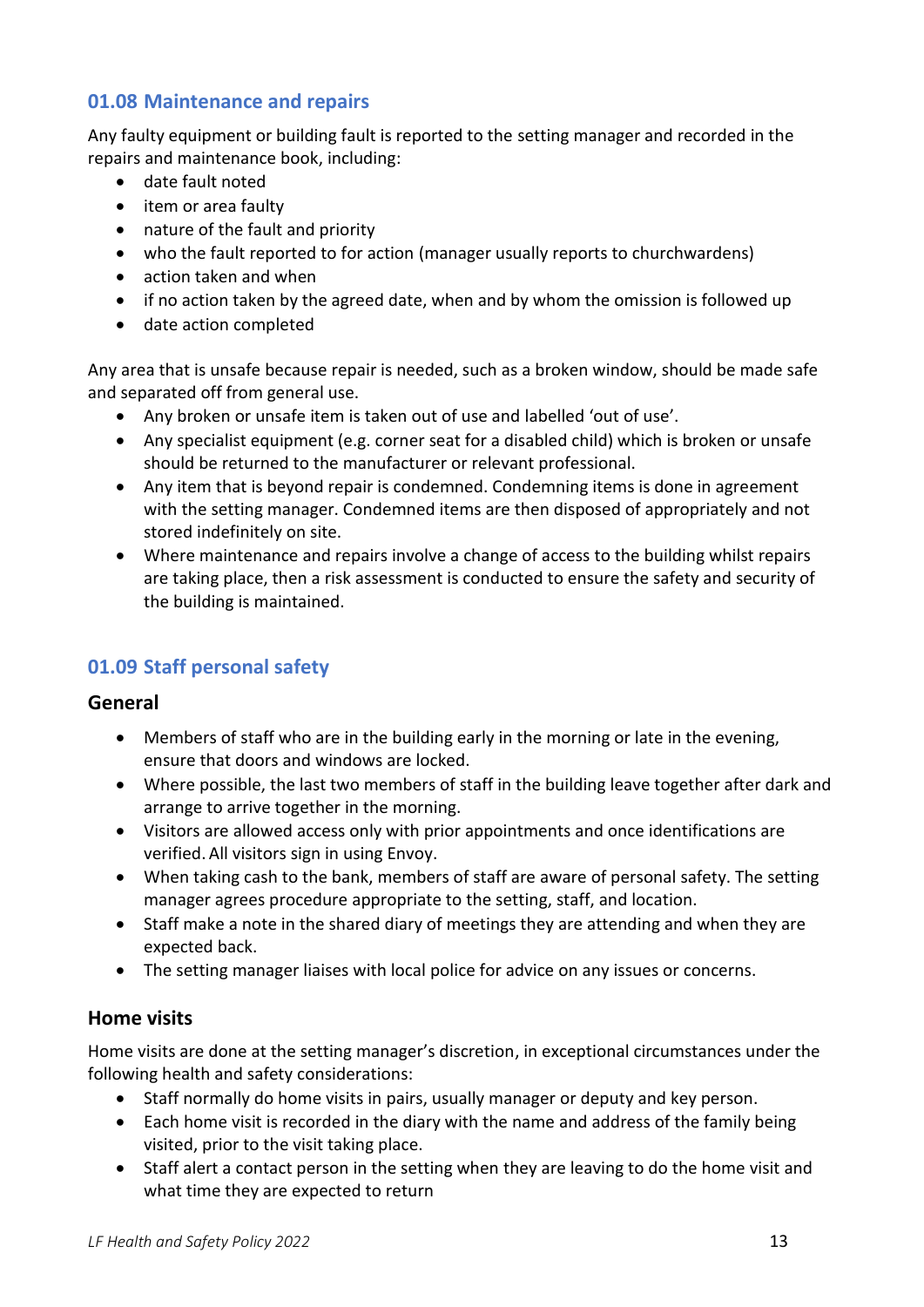- If there is reason for staff to feel concerned about entering premises on a visit, they do not do so, for example, if a parent appears drunk or under the influence of drugs.
- Members of staff carry a mobile phone when going out on a home visit.
- If staff do not return from the home visit at the expected time the contact person attempts to phone them and continues to do so until they make contact
- If no contact is made after a reasonable amount of time has passed, the contact person rings the police.

### <span id="page-13-0"></span>**Dealing with agitated parents/visitors in the setting**

- If a parent or visitor appears to be angry, mentally agitated, or possibly hostile, two members of staff will lead them away from the children to an area less open but will not shut the door behind them.
- If the person is standing, staff will remain standing.
- Staff will try to empathise, for example: 'I can see that you are feeling angry at this time'.
- Staff offer to discuss the issue of concern and show they recognise the concern.
- Staff will ensure that the language they use can be easily understood
- Staff will make it clear that they want to hear issues and seek solutions.
- If the person makes threats and continues to be angry, members of staff make it clear that they will be unable to discuss the issue until the person stops shouting or being abusive, avoiding expressions like 'calm down' or 'be reasonable'.
- If threats continue, members of staff will explain that the police will be called and emphasise the inappropriateness of such behaviour in front of the children.
- Procedure 01.12 Threats and abuse towards staff and volunteers is implemented where staff feel threatened or intimidated.
- After the event, it is recorded together with any decisions made with the parents to rectify the situation.
- Any situation involving threats to members of staff are reported to the setting manager, following procedure in the policy: Threats and abuse towards staff and volunteers.

Copies of correspondence regarding the incident will be kept in the relevant child's file.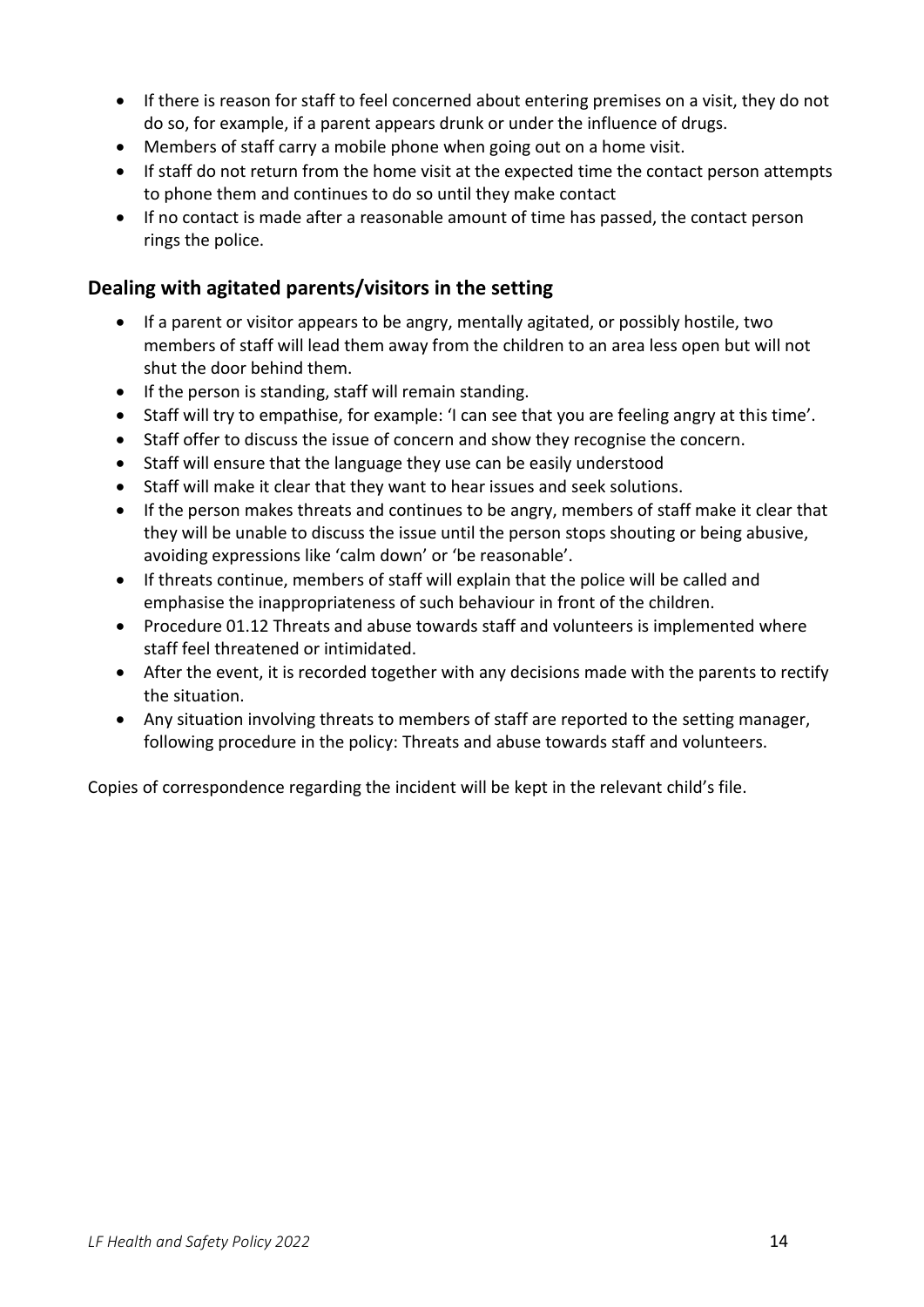## <span id="page-14-0"></span>**01.10 Threats and abuse towards staff and volunteers**

Little Fishes is responsible for protecting the health and safety of all staff and volunteers in its services and has a duty of care in relation to their physical and emotional well-being. We believe that violence, threatening behaviour and abuse against staff are unacceptable and will not be tolerated. Where such behaviour occurs, we will take all reasonable and appropriate action in support of our staff and volunteers.

- Staff and volunteers have a right to expect that their workplace is a safe environment, and that prompt and appropriate action will be taken on their behalf if they are subjected to abuse, threats, violence or harassment by parents, service users and other adults as they carry out their duties.
- The most common example of unreasonable behaviour is abusive or intimidating and aggressive language. If this occurs, the ultimate sanction, where informal action is not considered to be appropriate or has proved to be ineffective, is the withdrawal of permission to be on the premises.
- Where a person recklessly or intentionally applies unlawful force on another or puts another in fear of an immediate attack, it is an offence in law which constitutes an assault. We would normally expect the police to be contacted immediately.

There are three categories of assault, based on the severity of the injury to the victim.

- 1. Common Assault involving the threat of immediate violence or causing minor injury (such as a graze, reddening of the skin or minor bruise).
- 2. Actual Bodily Harm causing an injury which interferes with the health or comfort of the victim (such as multiple bruising, broken tooth or temporary sensory loss).
- 3. Grievous Bodily Harm causing serious injury (such as a broken bone or an injury requiring lengthy treatment).

There is also an aggravated form of assault based upon the victim's race, religion, disability or sexual orientation and other protected characteristics as defined in the Equality Act 2010 which carries higher maximum penalties.

It is important to note that no physical attack or injury needs to have occurred for a common assault to have taken place. It is sufficient for a person to have been threatened with immediate violence and put in fear of a physical attack for an offence to have been committed. Any staff member or volunteer who feels under threat or has been threatened, assaulted, or intimidated in the course of their work must report this immediately to their line manager who will follow the setting manager's procedures and guidance for responding.

999 should always be used when the immediate attendance of a police officer is required. The police support the use of 999 in all cases where:

- there is danger to life
- there is a likelihood of violence
- an assault is, or is believed to be, in progress
- the offender is on the premises
- the offence has just occurred, and an early arrest is likely

If it is not possible to speak when making a 999 call because it alerts an offender, cough quietly or make a noise on the line, then follow the prompts to dial 55 (mobiles only) for a silent call. Police may be able to trace the call and attend the premises.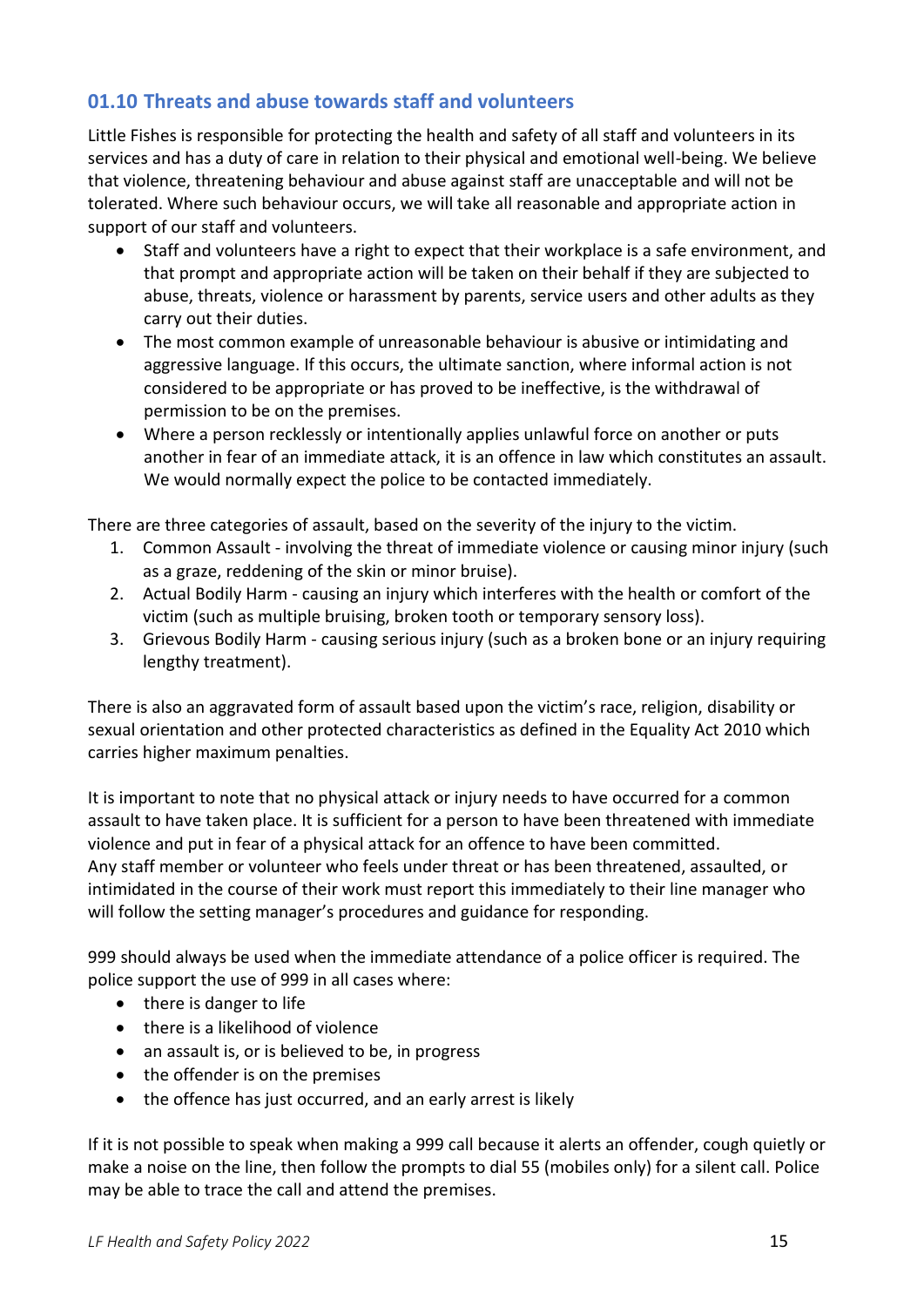### <span id="page-15-0"></span>**Harassment and intimidation**

Staff may find themselves subject to a pattern of persistent unreasonable behaviour from individual parents or service users. This behaviour may not be abusive or overtly aggressive but could be perceived as intimidating and oppressive. In these circumstances staff may face a barrage of constant demands or criticisms on an almost daily basis, in a variety of formats for instance, email or telephone. They may not be particularly taxing or serious when viewed in isolation but can have a cumulative effect over a period of undermining their confidence, well-being, and health. In extreme cases, the behaviour of the parent or other service user may constitute an offence under the Protection from Harassment Act 1997, whereby:

- *A person must not pursue a course of conduct:*
- *(a) which amounts to harassment of another, and*
- *(b) which he knows or ought to know amounts to harassment of the other.*

If so, the police have powers to act against the offender. Such situations are rare but, when they do arise, they can have a damaging effect on staff and be very difficult to resolve. If the actions of a parent appear to be heading in this direction, staff should speak to their manager who will take appropriate action to support. This may include the manager sending a letter to the aggressor, warning them that their behaviour is unacceptable and may result in further action being taken against them. All incidents must be recorded and reported to the setting's line manager**.**

### <span id="page-15-1"></span>**Banning parents and other visitors from the premises**

- Parents and some other visitors normally have implied permission to be on the premises at certain times and for certain purposes, and they will not therefore be trespassers unless the implied permission is withdrawn.
- If a parent or other person continues to behave unreasonably on the premises a letter will be sent to them from the trustees, withdrawing the implied permission for them to be there.
- Further breaches may lead to the police being called and further legal advice being sought.
- Full records are kept of each incident, in the Reportable Incident Record, including details of any person(s) who witnessed the behaviour of the trespasser(s)

#### <span id="page-15-2"></span>**Dealing with an incident**

- We would normally expect all cases of assault, and all but the most minor of other incidents, to be regarded as serious matters which should be reported to the setting manager and/or the police and followed up with due care and attention.
- A record of the incident must be made whether the police are involved or not.
- Whilst acknowledging that service users i.e. parents and families, may themselves be under severe stress, it is never acceptable for them to behave aggressively towards staff and volunteers. Individual circumstances along with the nature of the threat are considered before further action is taken.
- All parties involved should consider the needs, views, feelings and wishes of the victim at every stage. We will ensure sympathetic and practical help, support and counselling is available to the victim both at the time of the incident and subsequently.
- A range of support can be obtained:
	- from the setting manager, trustees and/or a staff colleague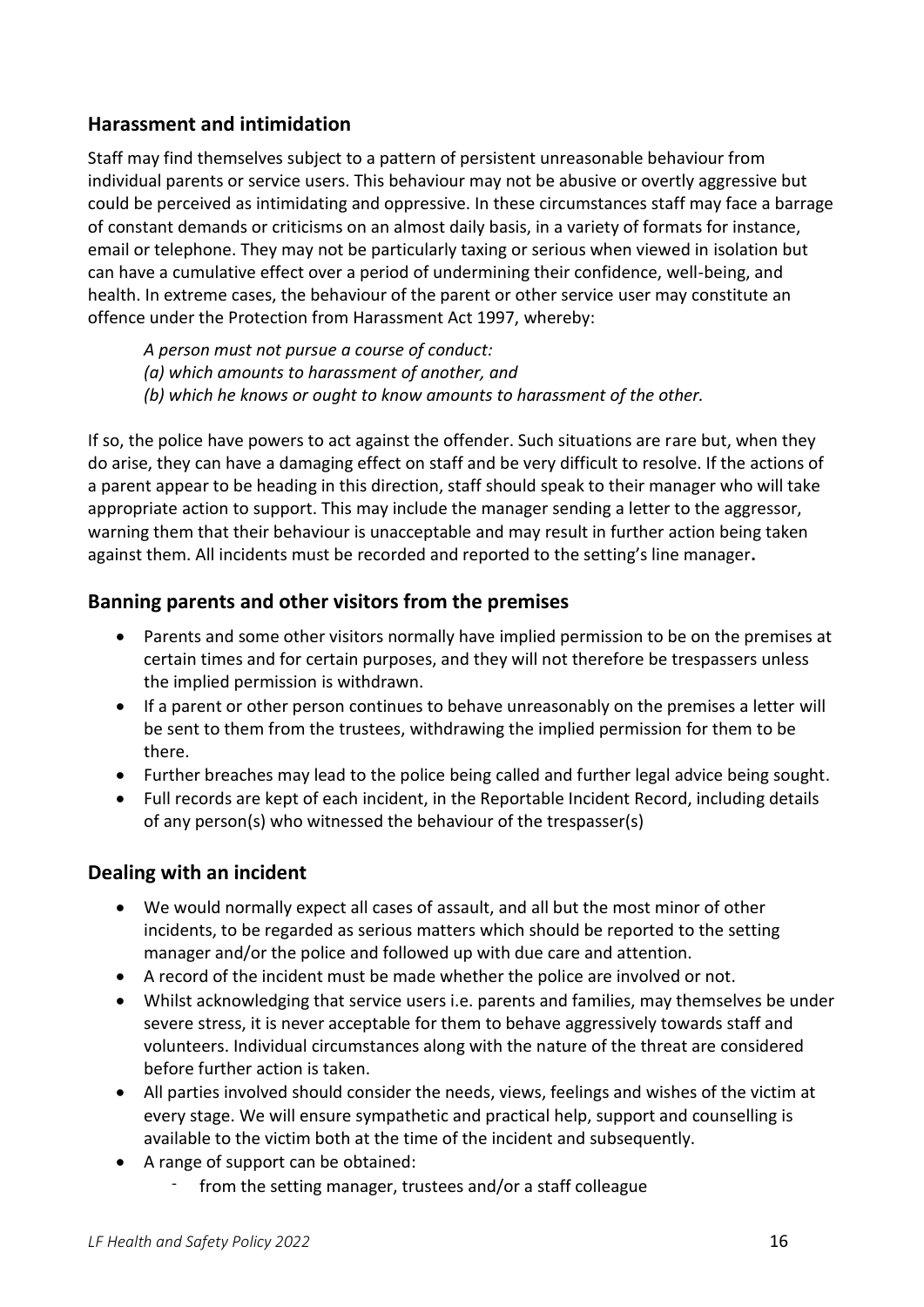- from Victim Support on giving evidence in court
- In non-urgent cases, where the incident is not thought to be an emergency, but police involvement is required, all staff and volunteers are aware of the non-emergency police contact number for the area.
- 999 calls receive an immediate response. Unless agreed at the time, non-emergency calls are normally attended within 8 hours (24 hours at the latest).
- When they attend the setting or service, the police will take written statements from the victim (including a 'Victim Personal Statement') and obtain evidence to investigate the offence in the most appropriate and effective manner.
- The police will also consider any views expressed by the setting manager and trustees as to the action they would like to see taken. The manager should speak to the victim and be aware of his or her views before confirming with the police how they wish them to proceed.
- In some cases, the victim may be asked by the police if he/she wishes to make a complaint or allegation against the alleged offender. It is important to ensure that the victim can discuss the matter with their line manager, a colleague or friend before deciding on their response. It is helpful for the victim to be assured that, if there is a need subsequently to give evidence in court, support can be provided if it is not already available from Victim Support.
- The decision regarding whether an individual is prosecuted is made by the police or Crown Prosecution Service (CPS) based on the evidence and with due regard to other factors.
- After the incident has been dealt with, a risk assessment is done to identify preventative measures that can be put in place to minimise or prevent the incident occurring again.

### <span id="page-16-0"></span>**Harassment or intimidation of staff by parents/visitors**

- The setting manager should contact their line manager for advice and support.
- Where the parent's behaviour merits it, the setting manager, with another member of staff present, should inform the parent clearly but sensitively that staff feel unduly harassed or intimidated and are considering making a complaint to the police if the behaviour does not desist or improve. The parent should be left in no doubt about the gravity of the situation and that this will be followed up with a letter drafted by the setting manager but sent to their line manager for approval before being issued.
- The setting manager and/or their line manager might wish to consider advising the parent to make a formal complaint. Information about how to complain is clearly displayed for parents and service users.
- If the investigation concludes that the parent's expectations and demands are unreasonable, and that they are having a detrimental effect on staff, the findings can strengthen the setting manager's position in further discussions with the parent and subsequently, if necessary, with the police.

<span id="page-16-1"></span>Complaints relating to potential breaches of the EYFS Safeguarding and Welfare requirements will be managed according to the Complaints procedure for parents and service users.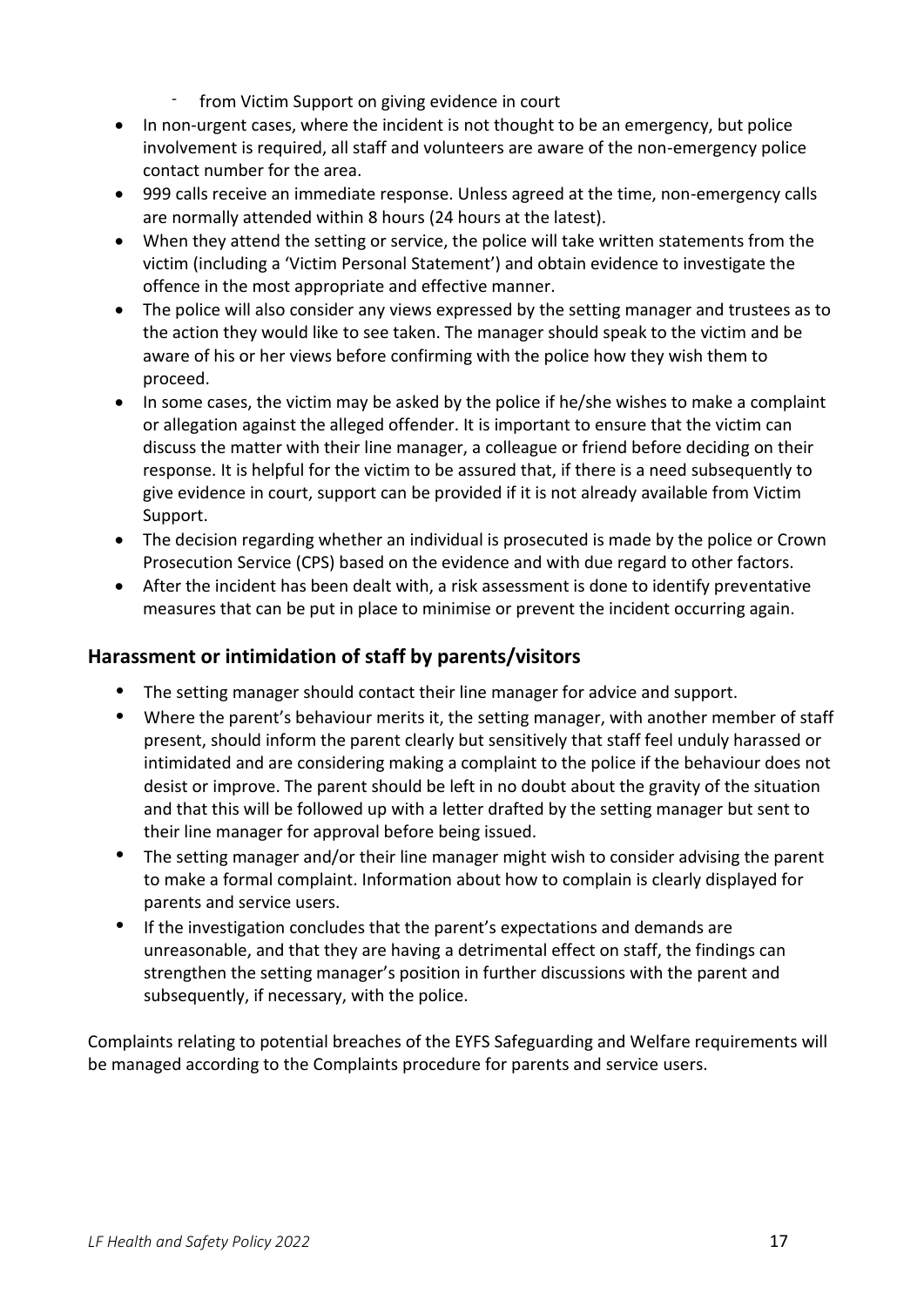### **01.11 Entrances and approach to the building**

- Entrances and approaches are kept tidy and uncluttered.
- All gates and external fences are childproof and safe.
- The garden gates are bolted and this is checked during the safety sweep.
- Front doors are always kept locked and shut during the session.
- The front entrance doors are glazed with good visibility.
- The identity of a person if not known to members of staff is checked before they enter the building.
- All visitors to the setting sign in and out of the building, using Envoy.
- When children arrive or leave, there is a member of staff on duty at the door to prevent children leaving unaccompanied and unauthorised people entering the premises.
- Where building works or repairs mean that normal entrances/exits or approaches to the building are not in use, a risk assessment is conducted to maintain safety and security whilst the changes are in place.

### <span id="page-17-0"></span>**01.12 Control of Substances Hazardous to Health (COSHH)**

- Staff implement the current guidelines of the Control of Substances Hazardous to Health (COSHH) Regulations.
- Personal protective equipment (PPE), such as rubber gloves, latex free/vinyl gloves, aprons etc., is available to all staff as needed and stocks are regularly replenished.
- Hazardous substances are stored safely away from the children, in locked cupboards or in kitchen.
- Chemicals used in the setting should be kept to the minimum to ensure health and hygiene is maintained.
- Risk assessment is done for all chemicals used in the setting**.**
- Environmental factors are considered when purchasing, using and disposing of chemicals.
- All members of staff are vigilant and use chemicals safely.
- Bleach is not used in the setting.
- Anti-bacterial soap/hand wash is not normally used, unless specifically advised during an infection outbreak, such as Pandemic flu or Coronavirus.
- Anti-bacterial cleaning agents are restricted to toilets, nappy changing areas and food preparation areas and are not used when children are nearby.
- Lunch and snack tables are cleaned with a disinfectant spray.
- Members of staff wear rubber gloves when using cleaning chemicals.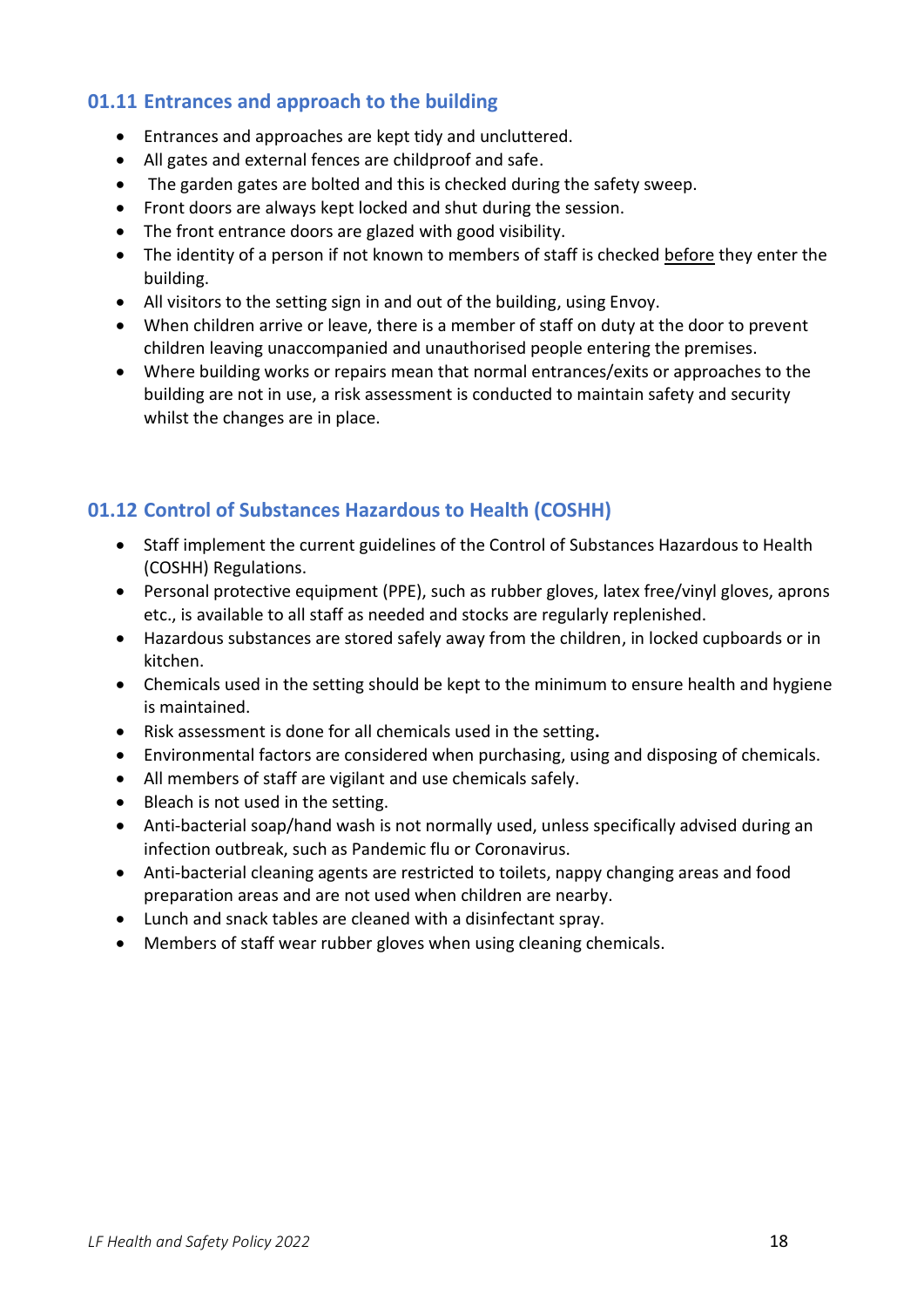### <span id="page-18-0"></span>**01.13 Manual handling**

- All staff comply with risk assessment and have a personal responsibility to ensure they do not lift objects likely to cause injury. Failure to do so may invalidate an insurance claim.
- Members of staff bring the setting manager's attention to any new risk, or situations where the control measures are not working.
- Risk assessments may need to be changed for some individuals, such as a pregnant woman, or staff with an existing or previous injury or impairment that may affect their capacity to lift.
- Risk assessment is carried out of the environment in which the lifting is done. Features such as uneven floor surfaces, stairs, etc. add to the general risk and need to be taken into consideration.
- The setting manager ensures that they and their staff are trained to lift and move heavy objects and unstable loads correctly. Babies and young children are also heavy and need to be lifted and carried carefully and correctly.

### <span id="page-18-1"></span>**Guidelines:**

- Do not lift heavy objects alone. Seek help from a colleague.
- Bend from the knees rather than the back.
- Do not lift very heavy objects, even with others, that are beyond your strength.
- Use trolleys for heavy items that must be carried or moved on a regular basis.
- Items should not be lifted onto, or from, storage areas above head height.
- Do not stand on objects, other than proper height steps, to reach high objects and never try to over-reach.
- Push rather than pull heavy objects.

Please note this is not an exhaustive list.

Managers are responsible for carrying out risk assessment for manual handling operations, which includes lifting/carrying children and lifting/carrying furniture or equipment.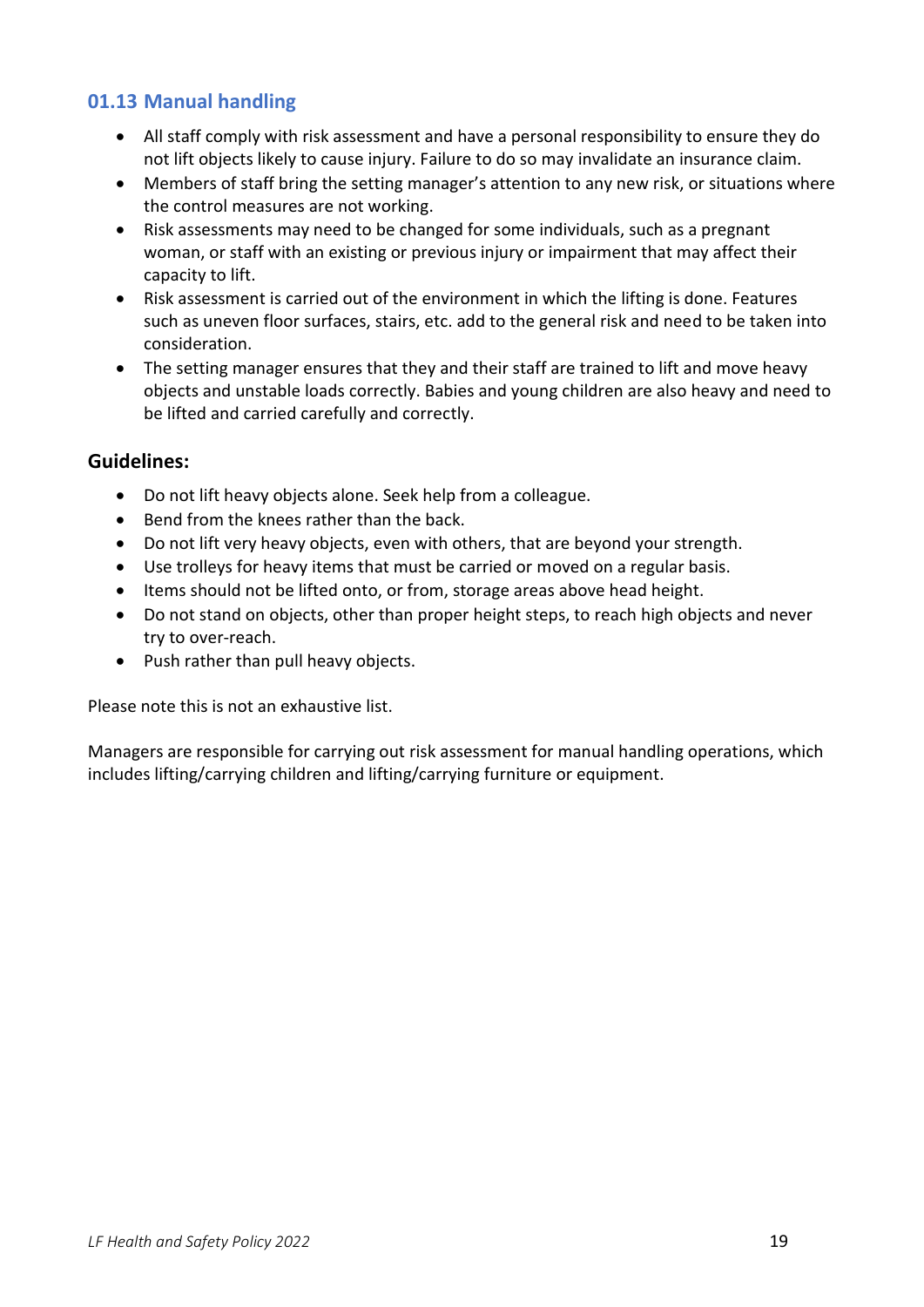# <span id="page-19-0"></span>**01.14 Festival (and other) decorations**

### <span id="page-19-1"></span>**General**

• Basic safety precautions apply equally to decorations put up for any festival as well as to general decorations in the setting. Children are informed of dangers and safe behaviour, relative to their level of understanding.

### <span id="page-19-2"></span>**Decorations**

- Only fire-retardant decorations and fire-retardant artificial Christmas trees are used.
- Paper decorations, other than mounted pictures, are not permitted in the public areas of the buildings, for example, lobbies, stairwells etc.

### <span id="page-19-3"></span>**Electrical equipment**

- Electrical equipment (a light, extension leads etc) are PAT tested annually
- If using tree lights, place the tree close to an electrical socket and avoid using extension leads. Always fully uncoil any wound extension lead to avoid overheating.
- Remember to unplug the lights at the end of the day.
- Electrical leads are arranged in such a way that they do not create a trip hazard.

### <span id="page-19-4"></span>**Location**

- Trees and decorations must never obstruct walkways or fire exits.
- Do not place decorations on or close to electrical equipment (e.g. computers); they are a fire hazard.
- Decorations must be clear of the ceiling fire detectors, and lights.

### <span id="page-19-5"></span>**Children's areas**

- Christmas trees are placed where children cannot pull them over.
- Glass decorations are not used.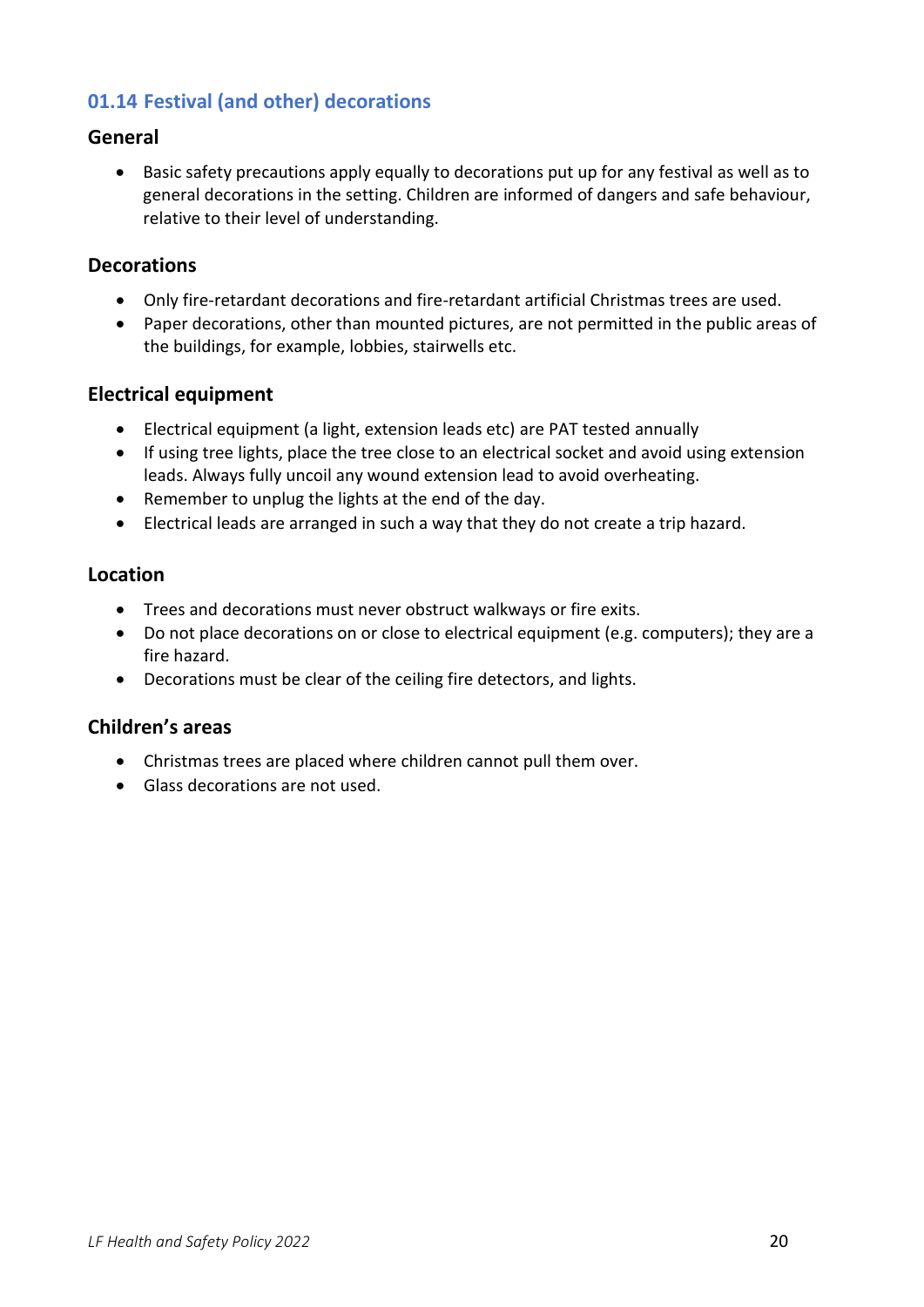#### <span id="page-20-0"></span>**01.15 Jewellery and hair accessories**

- Children, staff members, volunteers and students do not attend the setting wearing jewellery or fashion accessories that may pose a potential hazard to other children or themselves.
- Children may wear small, smooth stud earrings.
- Children, staff, and volunteers do not wear anything with sharp edges, or jewellery that could scratch children, or jewellery with small elements that could become detached and swallowed, pose a choking hazard.
- Parents are requested not to send children wearing hair accessories that may pose a choking hazard to other children should they become detached, should be removed if members of staff consider this to be a possibility.

### <span id="page-20-1"></span>**01.16 Animals and pets**

### <span id="page-20-2"></span>**Animals bought in by visitors**

- The owner of the animal/creature maintains responsibility for it in the setting.
- The owner carriers out a risk assessment detailing how the animal/creature is to be handled and how any safety or hygiene issues will be addressed.
- Staff will be aware of any allergies or issues individual children may have with any animals/creatures.
- Pets will only be allowed into the setting with this prior consent and approval.

### <span id="page-20-3"></span>**01.17 Face painting**

Children are face painted only if parents have given prior written consent. Verbal consent is fine at events where parents are present.

- A child who does not want to have their face painted will not be made to continue.
- Children under two years of age are generally not fully face painted, however a nose and whiskers (or similar) is fine. Having an arm or hand painted with a flower, star or butterfly is also an option for very young children who may not sit still.
- Children with open sores, rashes or other skin conditions are not painted.
- Glitter based face paints are not used on children under two years of age.
- Members of staff painting children's faces wash their hands before doing so, cover any cuts or abrasions and ensure they have the equipment they need close to hand.
- Only products with ingredients compliant with EU and FDA regulations are used.
- Clean water is used to wash brushes and sponges between children. Ideally a sponge is used once only before being machine washed on a hot cycle.
- Staff face painting at an event ensure they have a comfortable chair or shoes if standing, to reduce the risk of back or neck strain. Face painting is an activity that can cause repetitive stress injuries; therefore, regular breaks are not taken at events such as fetes.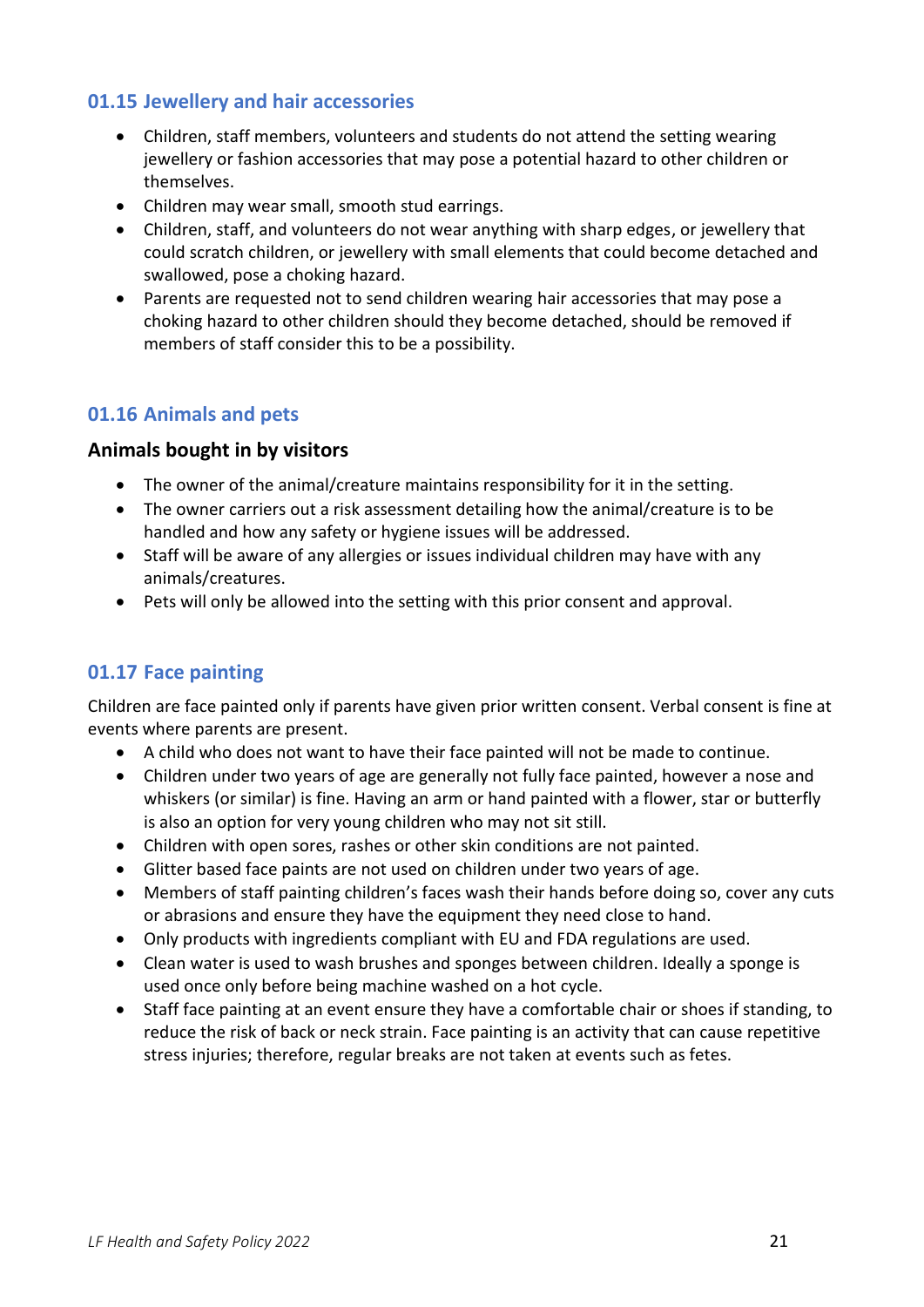# <span id="page-21-0"></span>**01.18 Notifiable incident, non-child protection**

Staff respond swiftly, appropriately and effectively in the case of an incident within the setting. Notifiable incidents in this procedure are those not involving child protection. A 'notifiable' incident' could include:

- fire or suspected arson
- electric or Gas fault
- burst pipe, severe leak or flooding
- severe weather that has caused an incident or damage to property
- break-in with vandalism or theft
- staff, parent or visitor mugged or assaulted on site or in vicinity on the way to or from the setting
- outbreak of a notifiable disease
- staff or parent threatened/assaulted on the premises by a parent or visitor
- accidents due to any other faults (that are reportable under RIDDOR)
- lost child
- serious or traumatic injury or death of a child, staff member or visitor
- any event or information that becomes known, that may have implications for the setting or the wider organisation in the future use

The manager and Designated Health and Safety Lead:

- has all emergency services numbers immediately to hand
- has a list of contacts for maintenance and repair
- ensure that members of staff know what to do in an emergency
- risk assess the situation and decides, with the owners/trustees/directors, if the premises are safe to receive children before any children are arrive or to offer a limited service

The manager (or deputy) will follow the Procedure for dealing with a critical incident policy. See Appendix 5.

### <span id="page-21-1"></span>**Emergency evacuation**

In most instances, children will not be evacuated from the premises unless there is an immediate risk or unless they are advised to do so by the emergency services.

- The manager (or deputy in managers absence) will take charge and follow the Emergency Evacuation Process. Please see Appendix 4.
	- There is an emergency evacuation procedure in place
	- Emergency evacuation procedures are practised regularly and are reviewed according to risk assessment (as above).
	- Staff evacuate children to a pre-designated area -alongside the fence at front of building, (as per the fire drill), unless advised by the emergency services that the designated area is not suitable at that time.
	- Once evacuated, nobody enters the premises, until the emergency services say so.
	- Members of staff will always act upon the advice of the emergency services.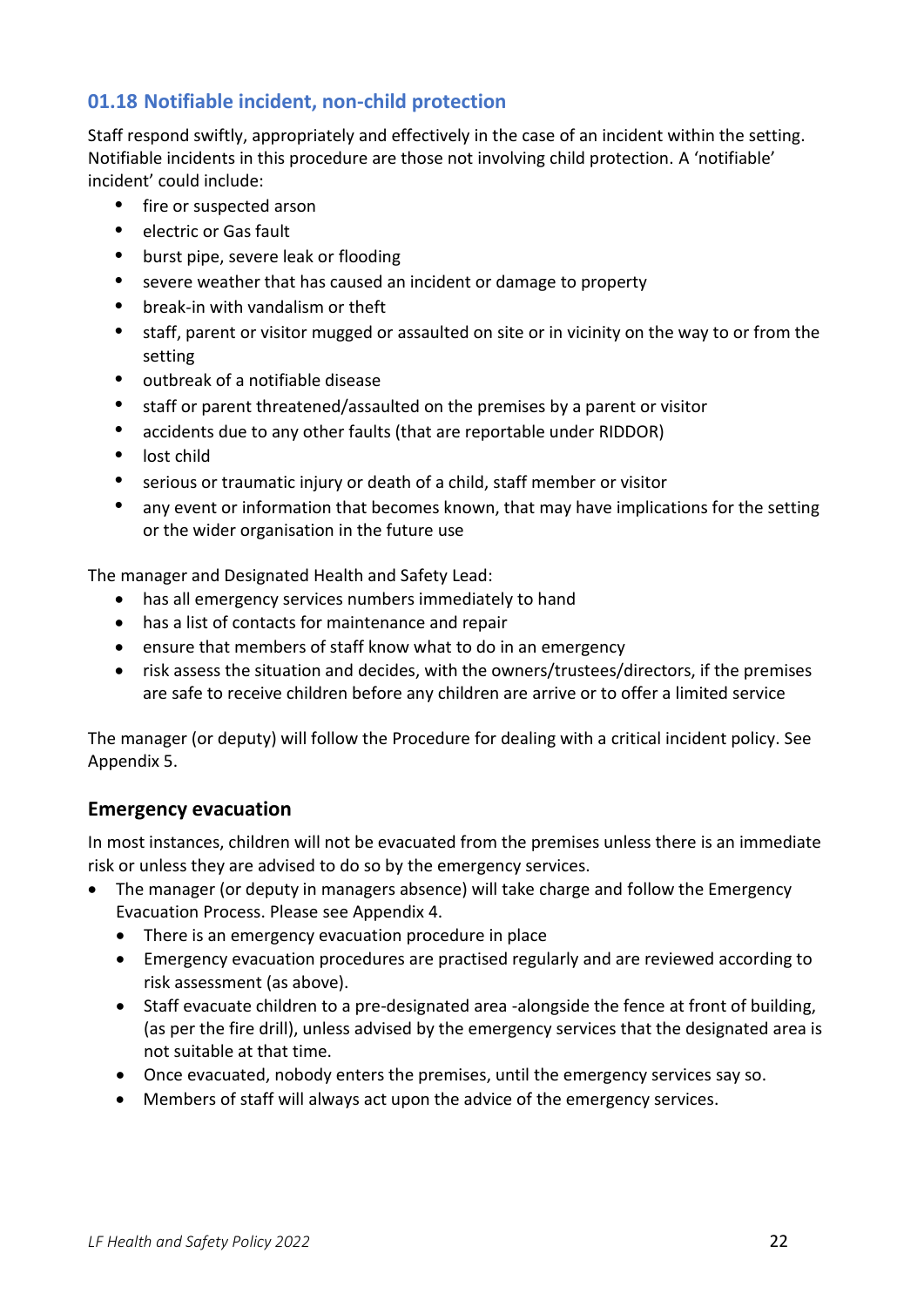# <span id="page-22-0"></span>**Emergency Closure**

The circumstances under which the setting may be closed due to an incident include:

- The owners/directors/trustees make the decision to close thereby withdrawing the service.
- A third party makes the decision to close for example:
	- the emergency services
- A parent makes the decision for their child not to attend.
	- If a parent makes the decision for their child not to attend due to a critical incident, the child's fees are due as normal.
	- Further consideration of individual incidences must be done in consultation with the owners/trustees/directors.

We have a procedure in place if we are unable to open or forced to close. See Appendix 6; Unable to open procedure.

### <span id="page-22-1"></span>**Recording and reporting**

- On discovery of the notifiable incident, the member of staff reports to the appropriate emergency service, fire, police, ambulance, if those services are needed.
- The member of staff ensures that the setting manager and/or deputy are informed (if not on the premises at the time) and that the trustees are informed.
- The setting manager informs Ofsted and East Hampshire SFYC, via their online reporting forms.
- The setting manager completes and sends an incident record to St. James' Church Health and Safety officer and the Vicar, who, according to the severity of the incident notifies Ofsted or RIDDOR.
- If the incident indicates that a crime may have been committed, all staff witness to the incident should make a written statement.
- Staff do not discuss the incident with the press.

RIDDOR (Reporting Injuries, Diseases and Dangerous Occurrences) reportable events include:

- Specified injuries at work, as detailed at [www.hse.gov.uk/pubns/indg453.pdf](http://www.hse.gov.uk/pubns/indg453.pdf)
- Fatal accidents to staff, children and visitors (parents).
- Accidents resulting in the incapacitation of staff for more than seven days.
- Injuries to members of the public, including parents' and children, where they are taken to hospital.
- Dangerous 'specified' occurrences, where no-one is injured but they could have been (these are usually industrial incidents).

This may include:

- a member of staff injures back at work through lifting and is off for two weeks
- a parent slips on a wet floor near the water tray and is taken to hospital
- a child falls from a climbing frame and is taken to hospital
- the ceiling collapses
- an outbreak of Legionella

The setting manager informs the trustees and completes an accident and/or incident record; witness statements are taken as previously detailed.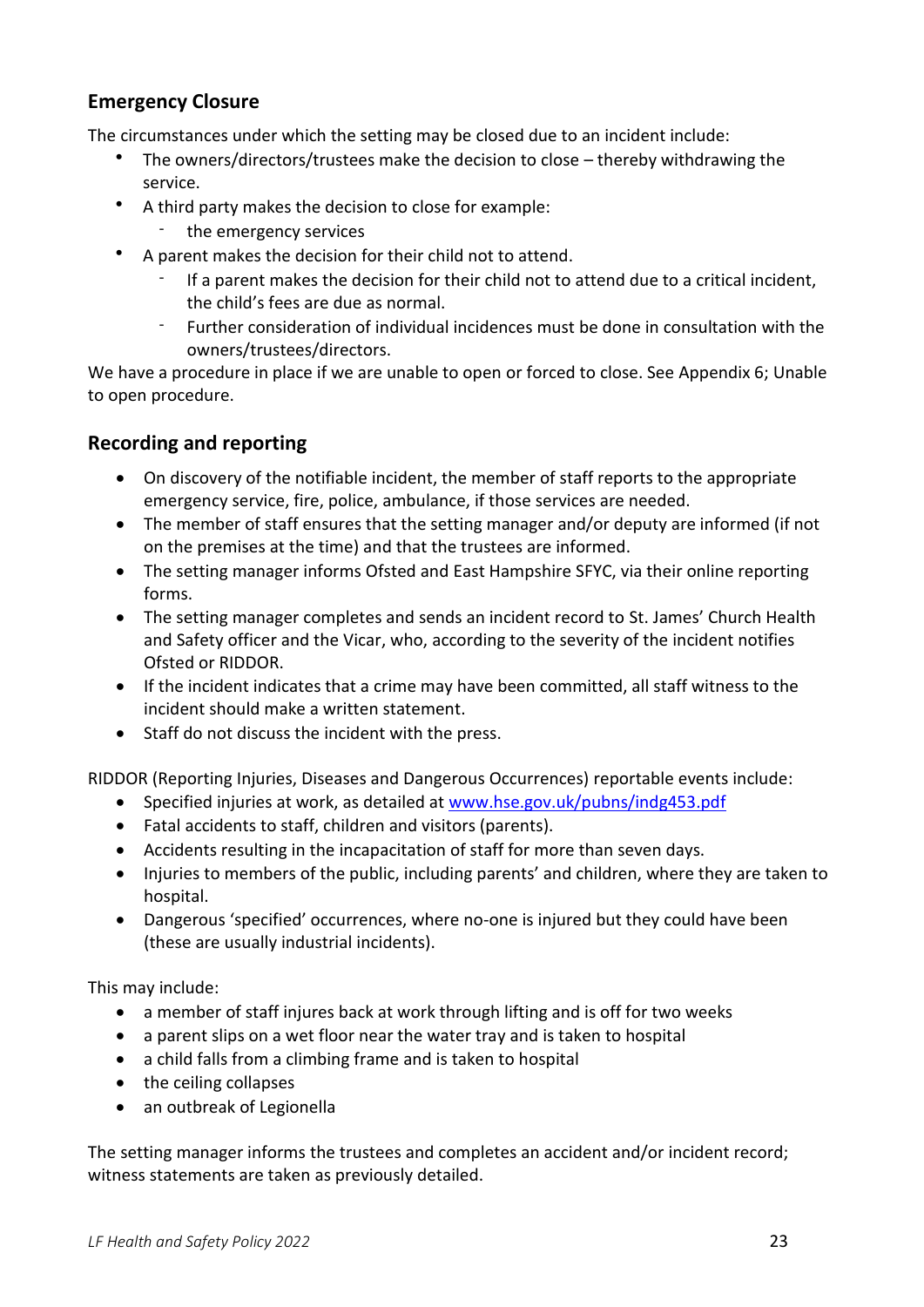• If the incident is RIDDOR reportable, the setting manager contacts St. James' Church Health and Safety officer (and the vicar) who reports the incident to HSE. RIDDOR Reportable events require reporting to RIDDOR within 15 days of the event occurring.

The local authority investigates all reported injuries, diseases or dangerous occurrences. They will decide if there has been a breach in health and safety regulations and will decide what measures will be taken.

The trustees review how the situation was managed, as above, to ensure that investigations were rigorous and that policies and procedures were followed.

If an insurance claim is likely:

- incidents such as fire, theft or flood are notified to the insurance provider immediately
- the setting does not admit liability
- if broken or faulty equipment is involved, it must not be repaired, destroyed or disposed of, in case it is needed during the investigation
- if communication from a solicitor is received on behalf of the injured party,it is passed to the Vicar / St James' H and S Officer in the first instance who may decide to pass it to the insurer and/or acknowledge receipt
- the incident is not discussed with any outside persons, or other parents, no matter what questions they may ask about their own child's safety in relation to the incident, as it is regarded as confidential under the Data Protection Act.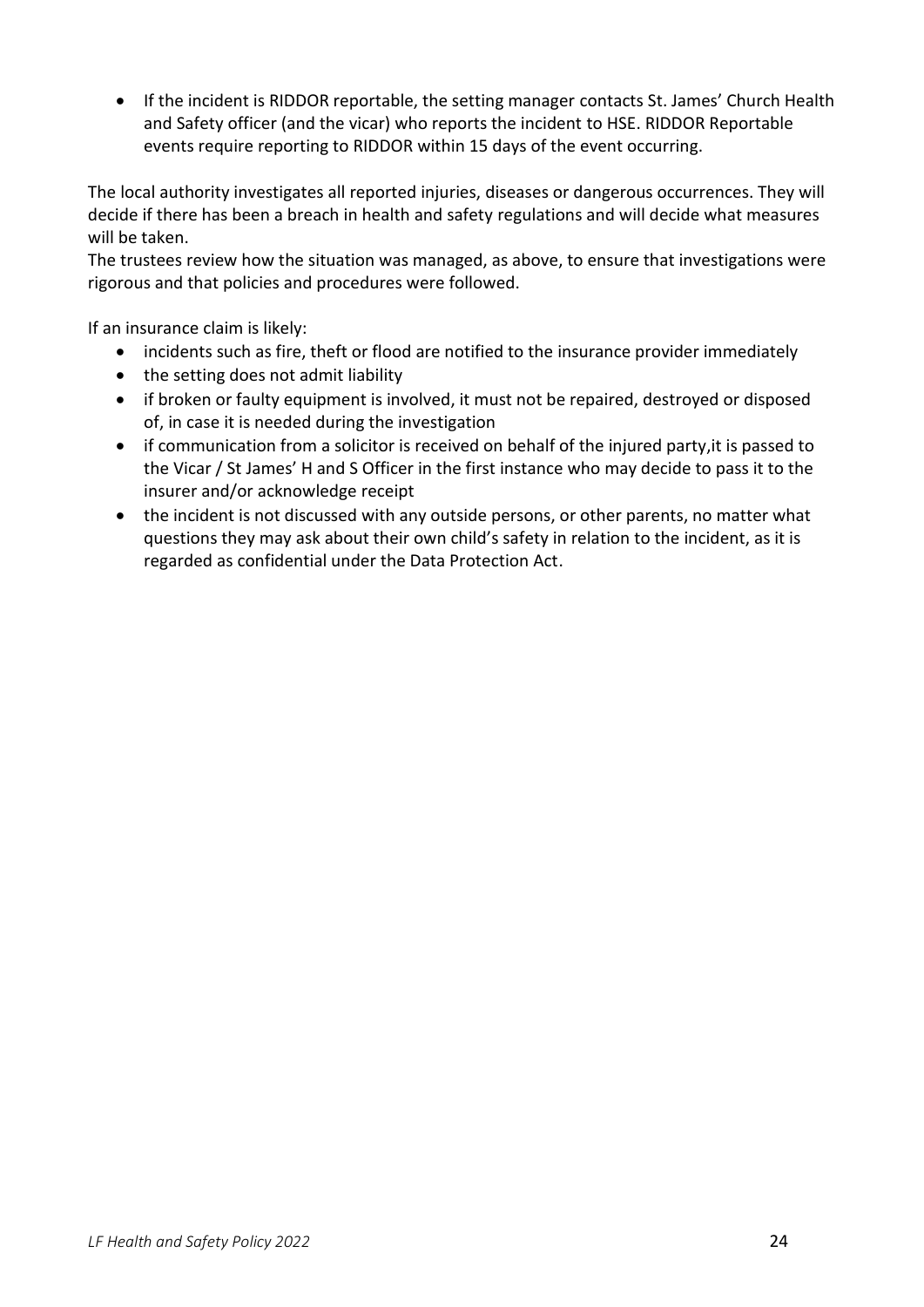# <span id="page-24-0"></span>**01.19 Terrorist threat/attack and lock-down**

Most procedures for handling an emergency are focussed on an event happening in the building. However, in some situations you will be advised to stay put (lock-down) rather than evacuate. 'Lock-down' of a building/group of buildings is intended to secure and protect occupants in the proximity of an immediate threat. By controlling movement in an area, emergency services can contain and handle the situation more effectively.

- The setting manager and St. James' Health and Safety officer assess the likelihood of an incident happening based on their location.
- The setting manager and St. James' Health and Safety officer will check out police website for advice and guidance.
- Local police contact numbers are clearly displayed for staff to refer to.
- Staff rehearse simple 'age appropriate' actions with the children such as staying low to the floor, keeping quiet and listening to instructions in the same way that fire procedures are practiced. Lock-down must be rehearsed and recorded termly.
- The setting manager is aware of the current terrorist alert level, as available at [www.mi5.gov.uk/threat-levels.](http://www.mi5.gov.uk/threat-levels)
- We follow any additional advice issued by the local authority.
- Emergency procedures are reviewed and added to if needed.
- Information about this procedure is shared with parents and all staff are aware of their role during 'lockdown'.
- A text/phone message is issued to parents when lockdown is confirmed.

#### Suggested wording for parent message:

*Due to an incident, we have been advised by the emergency services to secure the premises and stay put until we are given the 'all clear'. Please do not attempt to collect your child until it is safe to do so. We will let you know as soon as we are able to when that is likely to be. In the meantime, we need to keep our telephone lines clear and would appreciate your cooperation in not calling unless it is vital that you speak to us.*

### <span id="page-24-1"></span>**Lock-down procedures**

If an incident happens the setting manager acts quickly to assess the likelihood of immediate danger. If possible, the Vicar is consulted first as well as, secondly, the St James' H and S Officer as the Vicar lives adjacent to the premises. In most cases the assumption will be that it is safer to stay put and place the setting into 'lockdown' until the emergency services arrive. As soon as the emergency services arrive at the scene staff comply with their instructions.

During lock-down

- Staff and children stay in their designated areas if it is safe to do so.
- Doors and windows are secured until further instruction is received.
- Curtains and blinds are closed where possible.
- Staff and children stay away from windows and doors.
- Children are encouraged to stay low and keep calm.
- Staff tune into a local TV or radio station for more information.
- Staff do NOT make non-essential calls on mobile phones or landlines.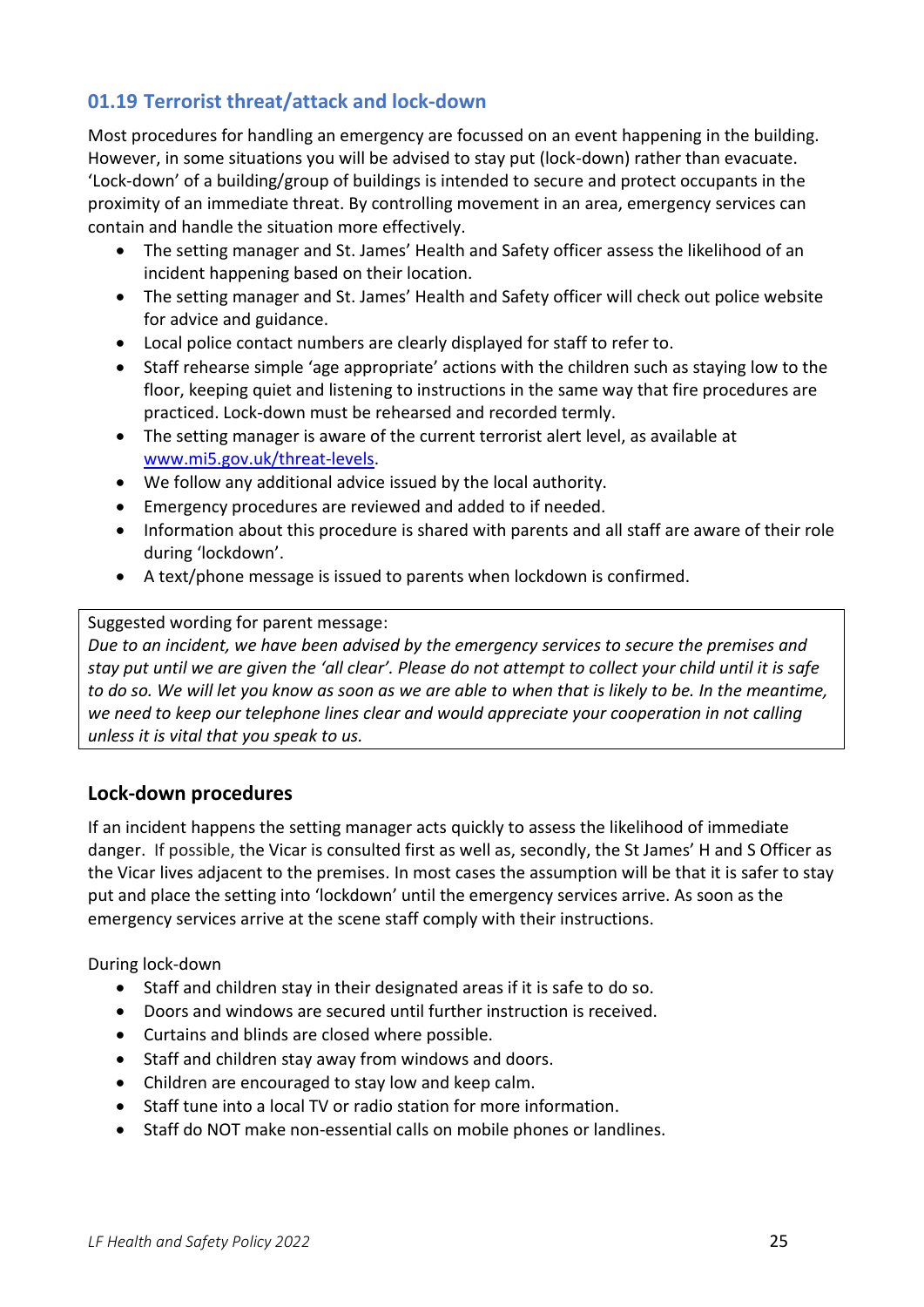• If the fire alarm is activated, staff and children remain in their designated area and await further instructions from emergency services, unless the fire is in their area. In which case, they will move to the next room/area, following usual fire procedures.

The door will not be opened once it has been secured until the manager is officially advised "all clear" or is certain it is emergency services at the door.

During lockdown staff do NOT:

- travel down long corridors
- assemble in large open areas
- call 999 again unless there is immediate concern for their safety, the safety of others, or they feel they have critical information that must be passed on

Following lockdown:

- Staff will cooperate with emergency services to assist in an orderly evacuation.
- Staff will ensure that they have the register and children's details.
- Staff or children who have witnessed an incident will need to tell the police what they saw. The police may require other individuals to remain available for questioning.

In the event of an incident, it is inevitable that parents will want to come to the setting and collect their children immediately. They will be discouraged from doing so, until the emergency services give the 'all clear'. Staff will be always acting on the advice of the emergency services.

#### <span id="page-25-0"></span>**Recording and reporting**

- The setting manager reports the lockdown to their line manager as soon as possible. In some situations, this may not be until after the event.
- A record is completed as soon as possible.

### <span id="page-25-1"></span>**Further guidance**

Members of the public should always remain alert to the danger of terrorism and report any suspicious activity to the police on 999 or the anti-terrorist hotline: 0800 789 321. For non-emergency, call the police on 101.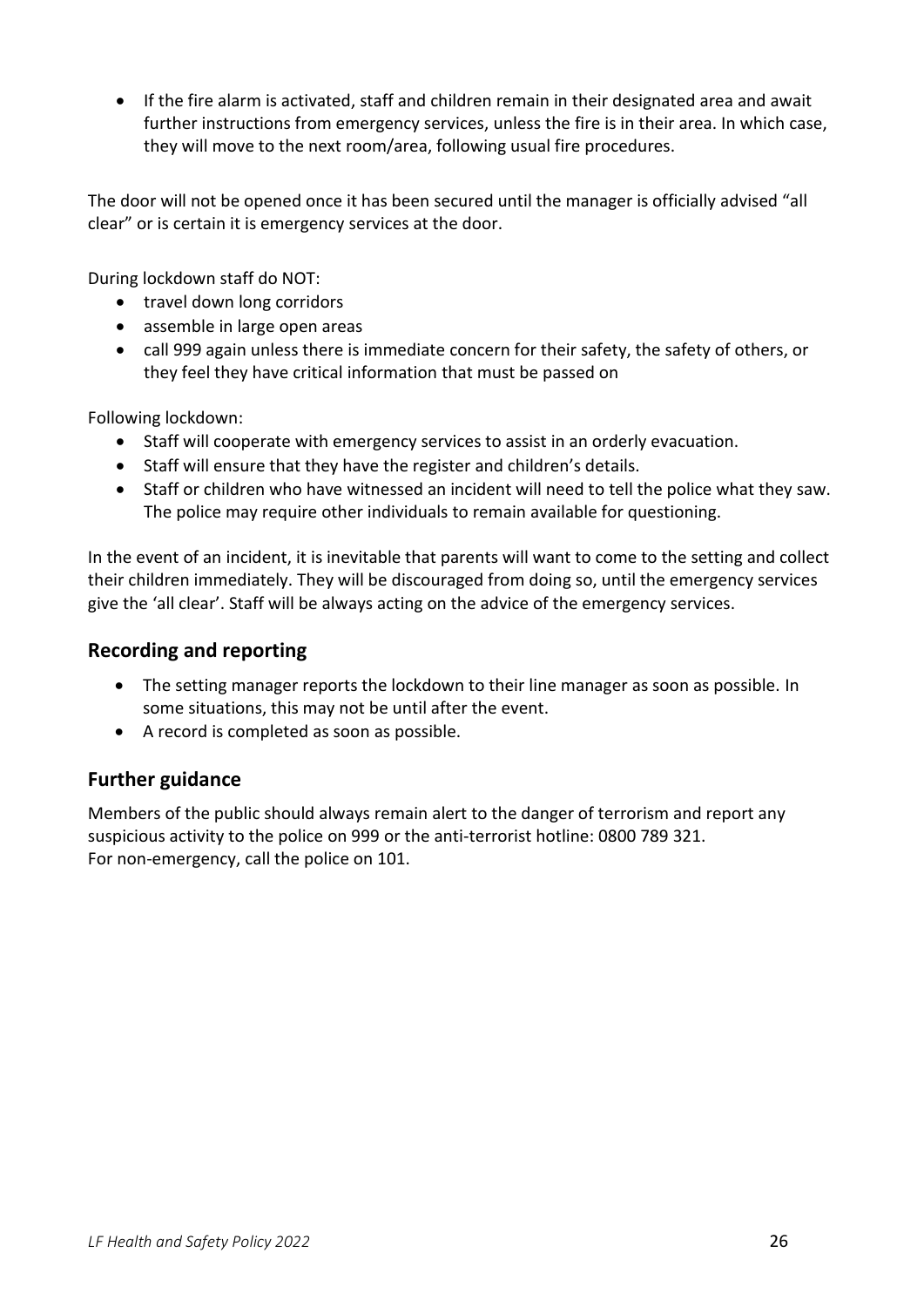# <span id="page-26-0"></span>**Appendix 1 – Health and Safety – Toilet cleaning procedure**

A named person is responsible for the daily cleaning of the toilets. Any health and safety concerns must be reported.

| <b>First thing</b>     | Twice daily/as required     | <b>Daily</b>       | Half termly deep |
|------------------------|-----------------------------|--------------------|------------------|
|                        |                             |                    | clean            |
| Check door stops on    | Use anti-bacterial wipes    | Use anti-bacterial | Toilet doors     |
| Put steps out          | to clean:                   | wipes to clean:    |                  |
| Check soap/towels      |                             |                    | <b>Mirrors</b>   |
| and toilet roll        | Door handles and both       | Tops of bins       | Wall tiles       |
| Check cleanliness      | sides of doors where they   | Toilet steps       | Shelves and      |
|                        | might be touched.           | Handrails in       | cupboards        |
|                        | Hand basins                 | disabled toilet    |                  |
|                        | Soap dispensers             |                    |                  |
|                        | Paper towel dispensers      |                    |                  |
|                        | Toilet handles, seats, rims |                    |                  |
|                        | Clean toilets with Toilet   | Mop floor with     |                  |
|                        | Duck and brush              | Milton solution    |                  |
| Empty middle nappy bin |                             | Empty all bins     |                  |
|                        | and put in new bin liner    |                    |                  |

- Disinfect nappy changing station and potties after each use.
- Clear up and spillages or soiling immediately.
- Wear disposable gloves and an apron when cleaning toilets.
- Cleaning equipment is kept in cupboard next to the Ladies toilet. Don't forget to bolt the cupboard when finished.

### <span id="page-26-1"></span>**Appendix 2 – Health and Safety – Kitchen cleaning procedure**

A named person is responsible for the daily cleaning of the kitchen. Any health and safety concerns must be reported.

| <b>First thing</b><br>checks/clean                                                    | Before food prep                                                                                            | End of day                                                                                                                                                       | As/after use                                                           | Half termly deep<br>clean (church)                                                |
|---------------------------------------------------------------------------------------|-------------------------------------------------------------------------------------------------------------|------------------------------------------------------------------------------------------------------------------------------------------------------------------|------------------------------------------------------------------------|-----------------------------------------------------------------------------------|
| • Kitchen Surfaces<br>• New J cloth & tea<br>towel<br>$\bullet$ Clean lunch<br>tables | $\bullet$ Wash hands<br>• Disinfect surfaces<br>• Clean surfaces<br>after use<br>• Wash up straight<br>away | • Door handles<br>• Taps and sinks<br>• Fridge hand and<br>door<br>• Soap & paper<br>towel dispenser<br>$\bullet$ Bin lids<br>$\bullet$ Floors<br>• Light switch | • Cooker top<br>and oven<br>• Window<br>handles<br>$\bullet$ Microwave | • Inside fridge<br>• Under fridge<br>Inside cupboards<br>$\bullet$<br>and shelves |

- Clear up and spillages or soiling immediately.
- Cleaning equipment is kept in cupboard under sink
- Washing up done by hand is carried out in double sinks, with a specific sink allocated for food preparation and washing up.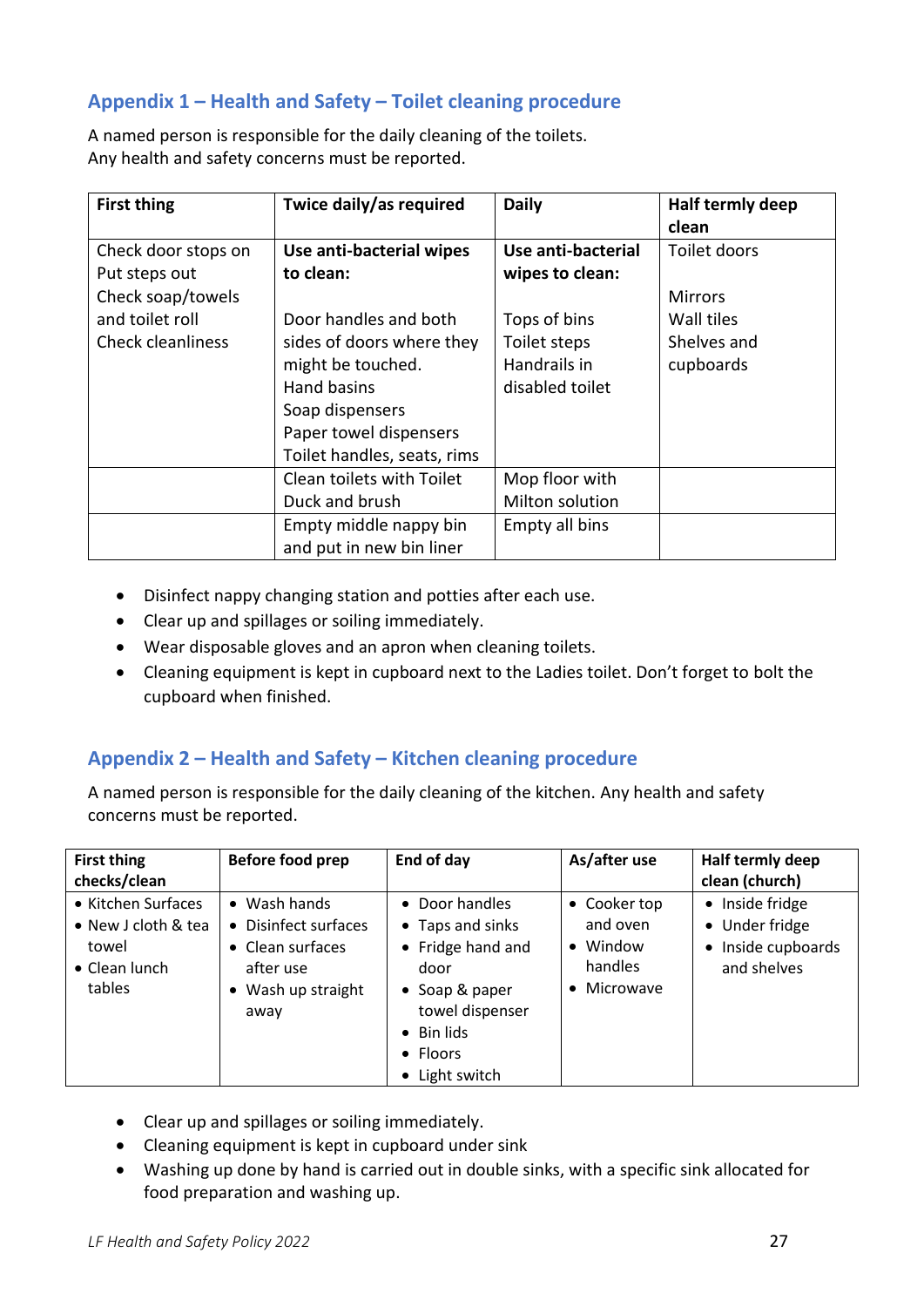- Where possible all crockery and cutlery are air dried.
- Plates and cups are only put away when fully dry.
- Tea towels, if used, are used once and laundered daily.
- Any cleaning cloths used for surfaces are replaced daily.
- Keep paperwork to Left of hatch/food and items related to Right
- There is a mop, bucket, broom, dustpan, and brush set aside for kitchen use only.
- Additionally, staff preparing food follow the specific procedures and processes detailed in the Food Safety and Nutrition policy.

# <span id="page-27-0"></span>**Appendix 3 – Health and Safety –Daily checks**

A named person is responsible for the daily safety sweep and staff are rota'd to be responsible for cleaning specific areas. Any health and safety concerns must be reported.

### **Safety sweep**

| Main room                                                                                                                                    | <b>Corridors</b>                                                  | Outside                                                                                        |  |
|----------------------------------------------------------------------------------------------------------------------------------------------|-------------------------------------------------------------------|------------------------------------------------------------------------------------------------|--|
| Check floor is clear of<br>hazards, spillages etc<br>Open windows<br>Hang 1st Aid bag<br>Check pond board secure<br>Check CO2 monitor set up | Check boiler, cleaning<br>cupboard and vestry doors<br>are locked | Unlock back door and shed<br>Check garden gates locked<br>Visually check climbing<br>equipment |  |

### **Daily cleaning checklist**

| Date                          |  |  |
|-------------------------------|--|--|
| Kitchen first thing chk & cln |  |  |
| Fridge temp.                  |  |  |
| Kitchen/snack prep            |  |  |
| Kitchen/end of day cln        |  |  |
| Toilets first check           |  |  |
|                               |  |  |
| Toilets/Midday clean          |  |  |
| Toilets/ End of day cln       |  |  |
| Outside area checks           |  |  |
| Toilets doors/steps           |  |  |
| Door/ cupboard checks         |  |  |
| 1st Aid/ fire bag check       |  |  |
| Main room/pb/windows          |  |  |
| Windows/CO2 met/              |  |  |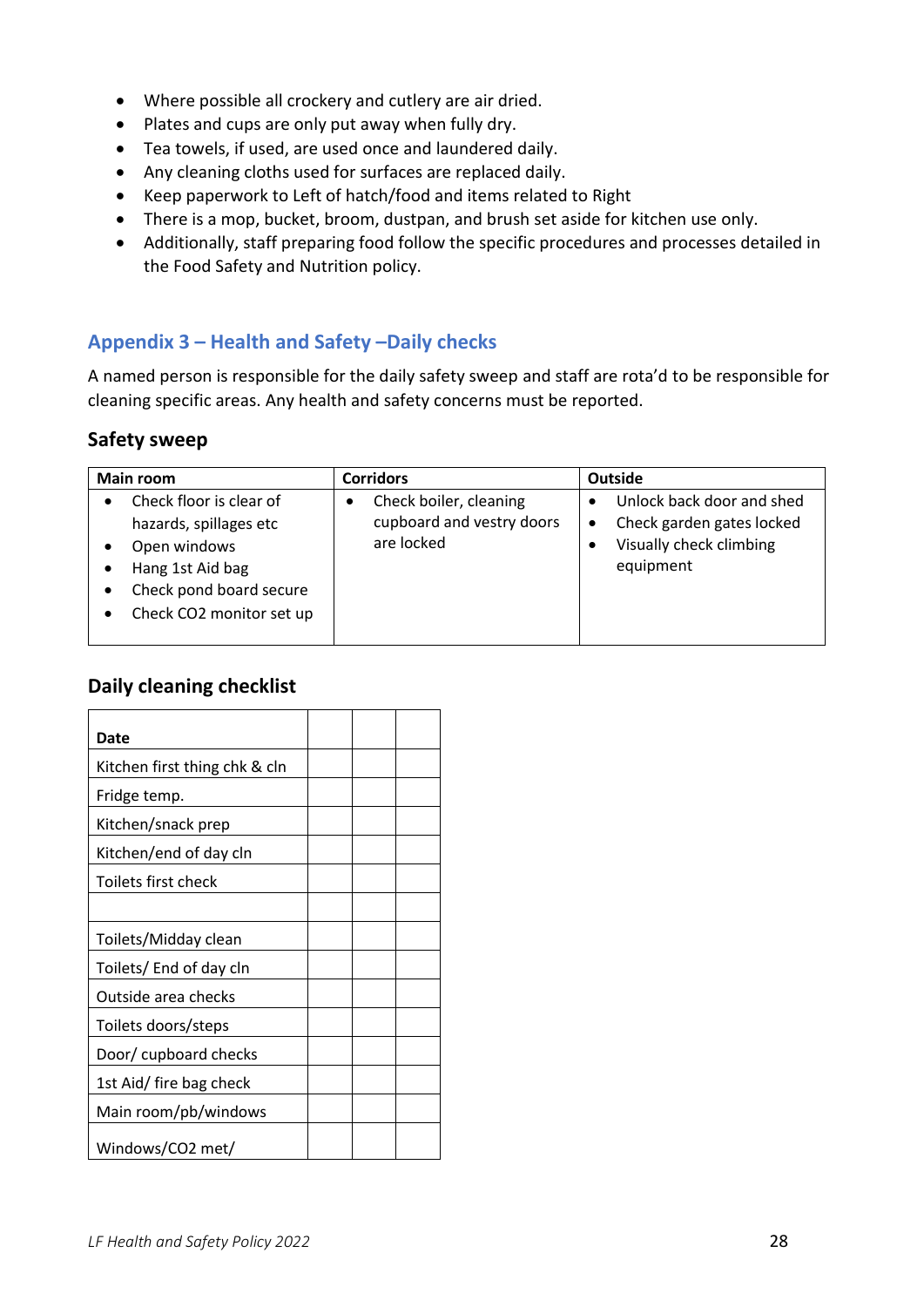# <span id="page-28-0"></span>**Appendix 4 – Health and Safety – Emergency evacuation process**

*Emergency evacuation process*

- Ring large bell to alert everyone that evacuation is necessary.
- Manager / Deputy leads evacuation.
- Leave building through nearest door and assemble along fence near 5 bar gate in Church Lane.
- Manager / Deputy picks up register, fire grab bag (containing high vis jackets) and First Aid kit which includes mobile phone and contact numbers. These are both readily available in the hatch area.
- One member of staff checks toilets, foyer and octagon room.
- Doors and windows to be closed if safe to do so.
- A headcount is done by a designated member of staff.
- Manager / deputy checks names from register, including staff.
- Designated member of staff to telephone emergency services if necessary.
- Leader of any other group on the premises to check their register.
- Return to building only when "All clear" is given.
- If it is unsafe to re-enter building, staff to phone parents / carers to have children collected from the Recreation Ground.
- Staff lead children away from scene and along to the Recreation Ground.
- Children are signed out with manager / deputy as they are collected.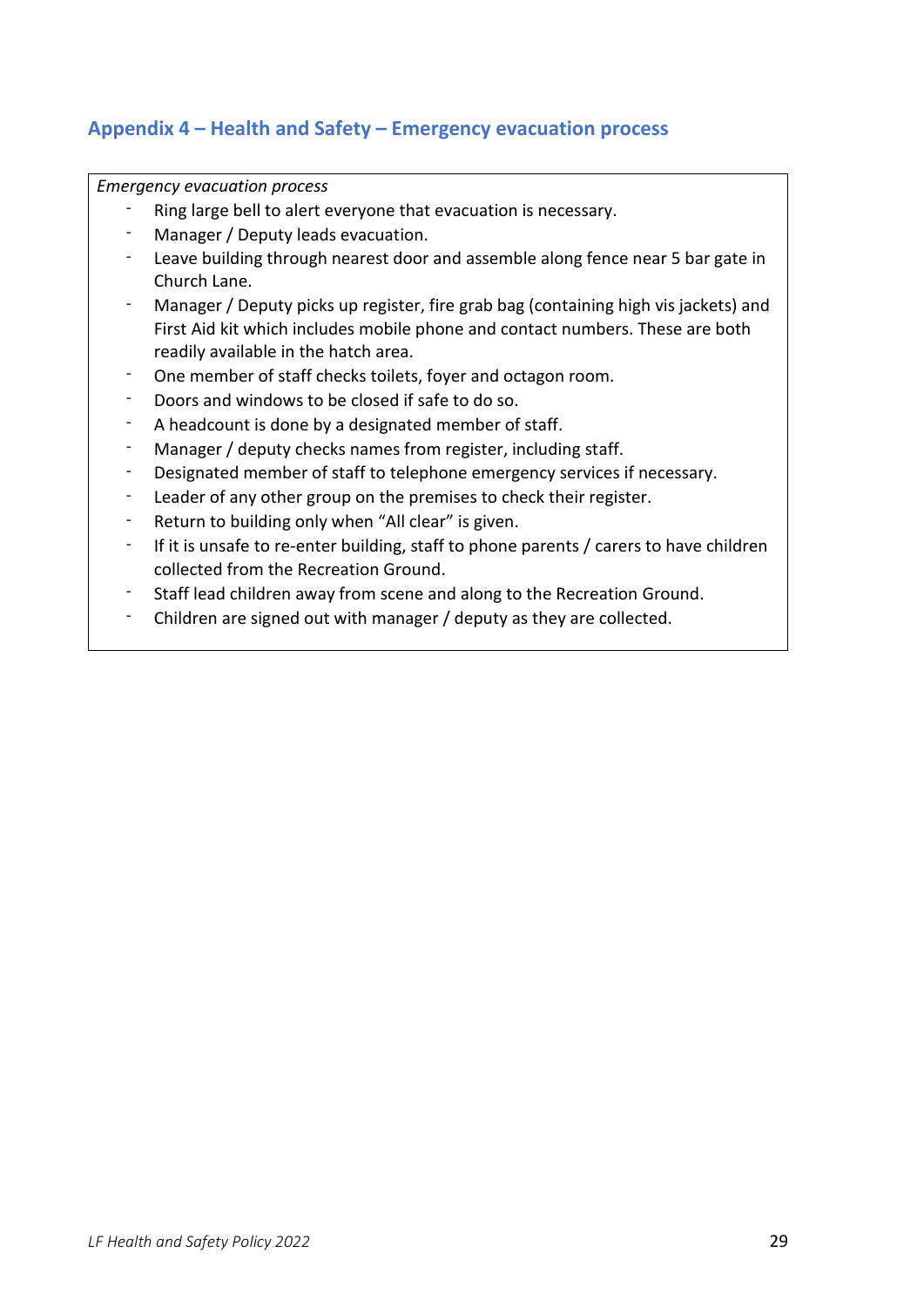# <span id="page-29-0"></span>**Appendix 5 – Health and Safety – Procedure for dealing with a critical incident**

| 1.                                                                                                                                       | 2.                                                                                                         | 3.                                                                                                                             | 4.                                                                                                               | 5.                                                                                             |
|------------------------------------------------------------------------------------------------------------------------------------------|------------------------------------------------------------------------------------------------------------|--------------------------------------------------------------------------------------------------------------------------------|------------------------------------------------------------------------------------------------------------------|------------------------------------------------------------------------------------------------|
| <b>Immediate action</b>                                                                                                                  | Within 30 mins                                                                                             | Within an hour                                                                                                                 | At the end of the                                                                                                | Ongoing                                                                                        |
|                                                                                                                                          |                                                                                                            | (or asap)                                                                                                                      | session                                                                                                          |                                                                                                |
| The manager takes<br>control and directs the<br>staff                                                                                    | Contact E. Hants SFYC<br>office for help and<br>advise on 01962<br>847070 or<br>childcare@hants.gov.u<br>k | Inform Ofsted. Tel:<br>0300 123 1231                                                                                           | Update and debrief<br>staff team                                                                                 | Review procedure<br>with support from<br>E. Hampshire SFYC,<br>steering group,<br>trustees     |
| Call emergency<br>services and<br>administer first aid                                                                                   | Contact vicar and<br>steering group<br>(numbers in<br>emergency contacts)                                  | Vicar to inform St<br>James H&S officer                                                                                        | St James H&S<br>officer to report to<br>insurance<br>company/HSE if<br>required (within 15<br>days of the event) | Should counselling<br>or further support<br>be required contact<br>SFYC or local GP<br>surgery |
| Assess and respond as<br>necessary e.g<br>evacuate building                                                                              | <b>Collect information</b><br>from staff and adults<br>present                                             | Write a clear and<br>factual report<br>including taken as                                                                      | Contact staff not<br>present so they are<br>informed                                                             |                                                                                                |
| Contact child's or<br>adults family                                                                                                      | Ask those directly<br>involved to write a<br>record of the incident.<br>Keep in critical<br>incident file. | much detail as<br>possible, include<br>actions. Keep it in<br>critical incident file<br>and send copy to<br>vicar/H&S officer. | Update E. Hants<br><b>STYC office</b>                                                                            |                                                                                                |
| Manage and reassure<br>children, delegate to<br>staff member if<br>necessary                                                             | Check on welfare of<br>everyone (children,<br>staff, other adults)                                         |                                                                                                                                |                                                                                                                  |                                                                                                |
| Only one person<br>(manager or deputy to<br>deal with phone calls                                                                        | Agree what<br>information to share<br>with parents                                                         |                                                                                                                                |                                                                                                                  |                                                                                                |
| Gather necessary<br>paperwork eg<br>registration folder /<br>staff personnel folder,<br>medical details to pass<br>to emergency services | With support from<br>SFYC agree what to<br>say of speaking to<br>media.                                    |                                                                                                                                |                                                                                                                  |                                                                                                |

### <span id="page-29-1"></span>**Appendix 6 – Health and Safety – Procedure when setting is unable to open**

For example, due to snow, premises unsafe, staff illness resulting in insufficient ratios.

- 1. Manager and deputy / deputies will take the decision not to open the setting.
- 2. Manager (or deputy) notifies the vicar and the steering group of the closure.
- 3. Parents will be notified via the following methods:
	- o Little Fishes website
	- o Email and Parents Whatsapp group
	- o Hampshire Count Council website<http://www.hants.gov.uk/schoolclosures>
	- o Manager will telephone one member of staff who will then cascade information to all staff and staff Whatsapp group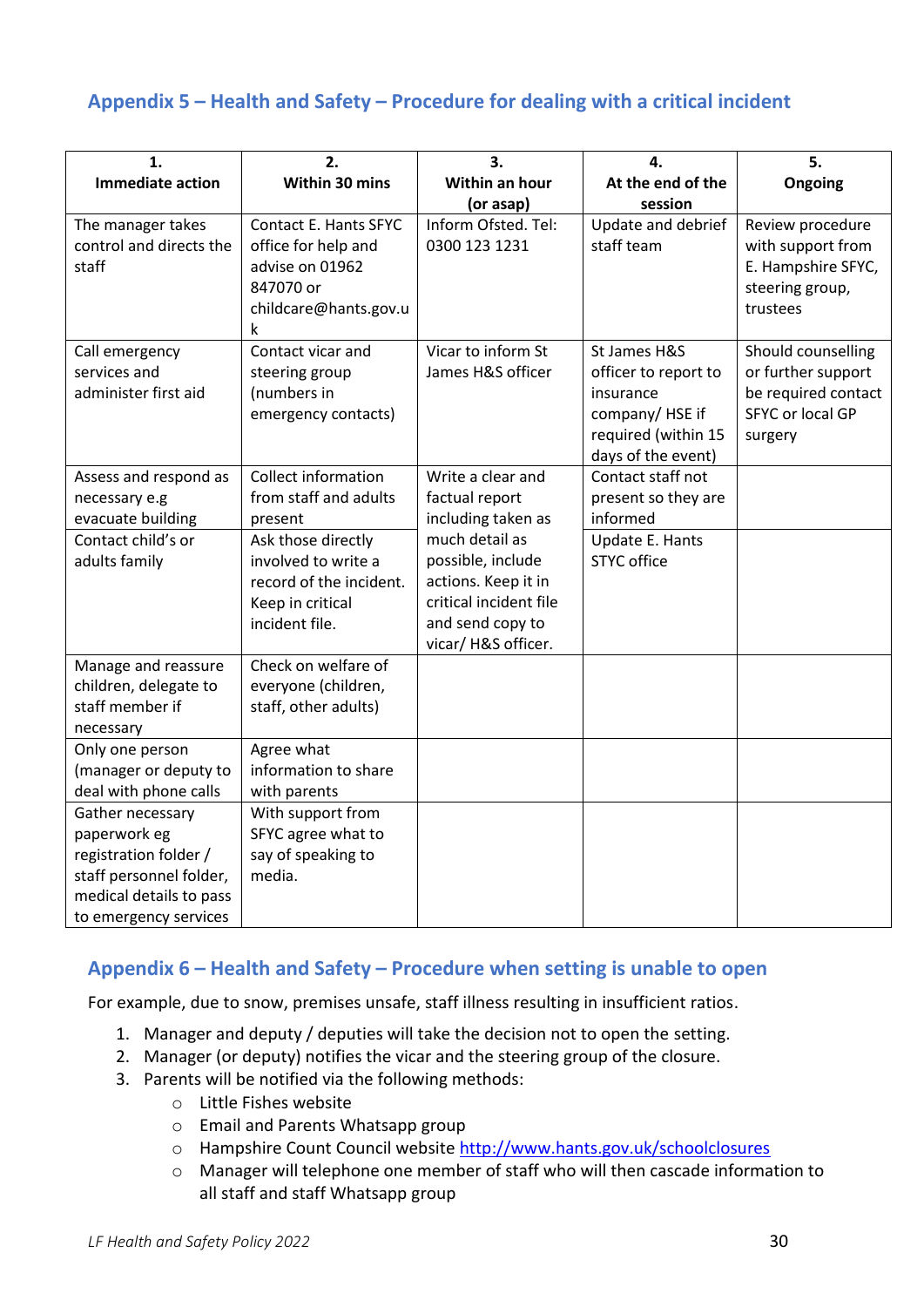- o If possible, a notice will be placed on the setting door.
- 4. We would communicate details of any closure by 7.30am, if possible, and ask parents to acknowledge receipt of notice. If necessary, we will follow up with phone calls.
- 5. Manager will notify Ofsted, [enquiries@ofsted.gov.uk](mailto:enquiries@ofsted.gov.uk), 0300 123 1231 and Hampshire, by adding Little Fishes to the list of closures for the day on Hantsweb page [http://www.hants.gov.ukschoolclosures](http://www.hants.gov.ukschoolclosures/) and notifying [childcare@hants.gov.uk](mailto:childcare@hants.gov.uk) or 01962 847070 quoting the name of the setting, its address and URN: 110268, plus an brief description of the problem, how it is being overcome, how parents are being kept informed and the likely date of re-opening.
- 6. If the closure is likely to be for more than a few days, e.g. premises unsafe, or support is needed, Manager should also call the local Senior Development officer (Childcare) or the helpline 01962 847070.

# <span id="page-30-0"></span>**Legal references**

Health and Safety at Work etc Act 1974 Health and Safety (Consultation with Employees) Regulations 1996 Management of Health and Safety at Work Regulations (1999) Regulatory Reform (Fire Safety) Order 2005) Electricity at Work Regulations (1989) Regulation (EC) No 852/2004 of the European Parliament and of the Council on the hygiene of foodstuffs Manual Handling Operations Regulations (1992) (Amended 2002) Medicines Act (1968) Reporting of Injuries, Diseases and Dangerous Occurrences Regulations (RIDDOR) (Amendment) Regulations 2012 Control of Substances Hazardous to Health (COSHH) Regulations 2004 Health and Safety (First Aid) Regulations 1981 Childcare Act 2006

# <span id="page-30-1"></span>**Further guidance**

Dynamic Risk Management in the Early Years (Alliance 2017) Health and Safety Executive www.hse.gov.uk/risk Food Standards Agency [www.food.gov.uk](http://www.fod.gov.uk/) Ministry or Housing, Communities & Local Government [www.communities.gov.uk](https://preschoolla.sharepoint.com/sites/COMM/Shared%20Documents/Pubs/Pubs%20Print%20Promo/Pub%20Drafts/A026%20Policies%20&%20Procedures%20for%20the%20EYFS%202021/A026%20FINAL/www.communities.gov.uk) Daily Register and Outings Record (Early Years Alliance 2021) Good Practice in Early Years Infection Control (Pre-school Learning Alliance 2009) Not on my Watch! (Early Years Alliance 2018) Preventing Accidents to Children on Farms (Health and Safety Executive 2013) Safer Food Better Business: Food safety management procedures and food hygiene regulations for small business: [www.food.gov.uk/business-guidance/safer-food-better-business](http://www.food.gov.uk/business-guidance/safer-food-better-business) Reportable Incident Record (Pre-school Learning Alliance 2015) Complaint Investigation Record (Pre-school Learning Alliance 2015) Report Incident Record (Pre-school Learning Alliance 2015) Good Practice in Early Years Infection Control (Pre-school Learning Alliance 2009)